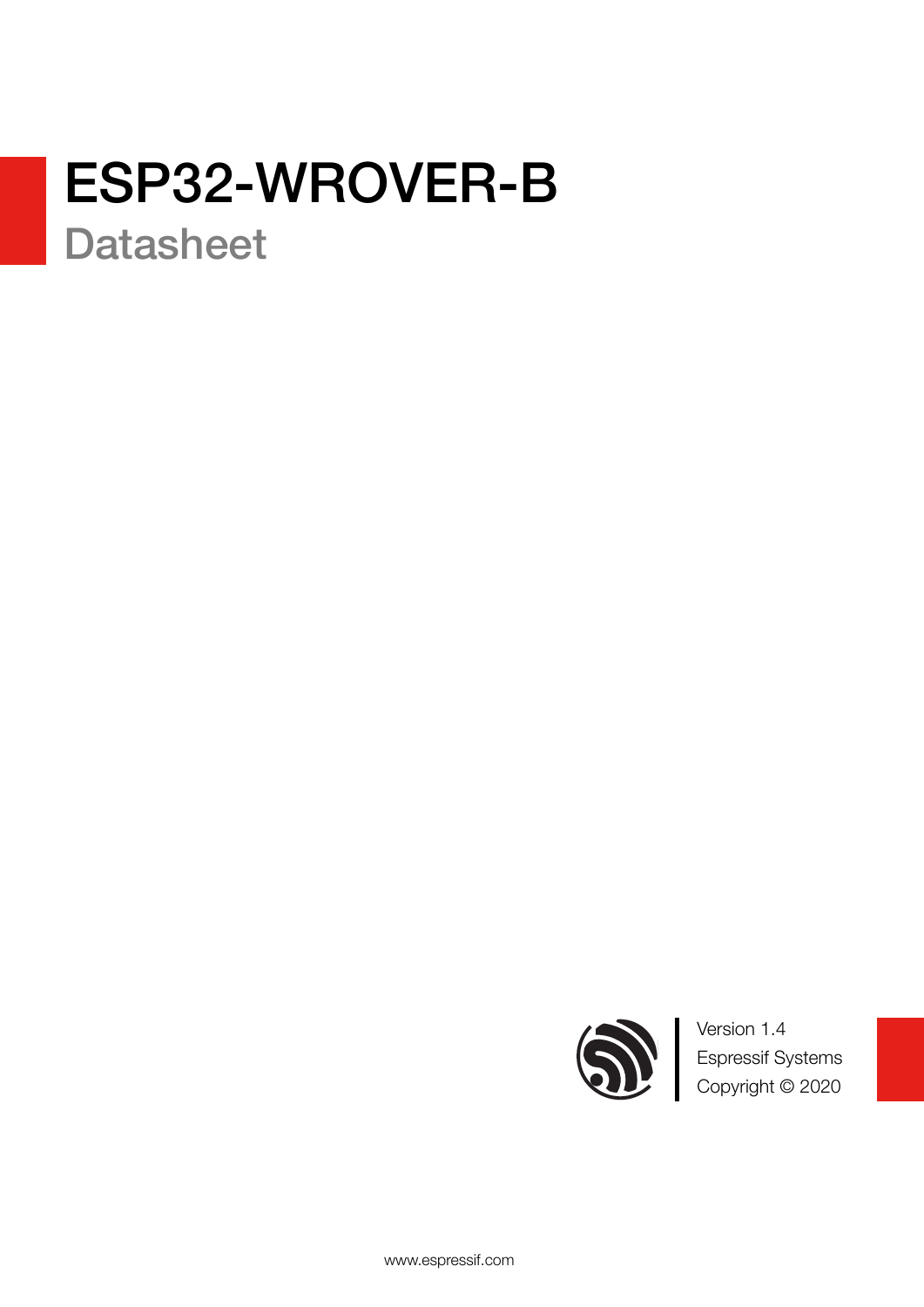### About This Document

This document provides the specifications for the ESP32-WROVER-B modules with PCB antenna and IPEX antenna.

### Document Updates

Please always refer to the latest version on <https://www.espressif.com/en/support/download/documents>.

### Revision History

For revision history of this document, please refer to the [last page](#page-26-0).

#### Documentation Change Notification

Espressif provides email notifications to keep customers updated on changes to technical documentation. Please subscribe at [www.espressif.com/en/subscribe.](http://espressif.com/en/subscribe)

### **Certification**

Download certificates for Espressif products from [www.espressif.com/en/certificates](http://espressif.com/en/certificates).

### Disclaimer and Copyright Notice

Information in this document, including URL references, is subject to change without notice. THIS DOCUMENT IS PROVIDED AS IS WITH NO WARRANTIES WHATSOEVER, INCLUDING ANY WARRANTY OF MERCHANTABIL-ITY, NON-INFRINGEMENT, FITNESS FOR ANY PARTICULAR PURPOSE, OR ANY WARRANTY OTHERWISE ARISING OUT OF ANY PROPOSAL, SPECIFICATION OR SAMPLE.

All liability, including liability for infringement of any proprietary rights, relating to use of information in this document is disclaimed. No licenses express or implied, by estoppel or otherwise, to any intellectual property rights are granted herein. The Wi-Fi Alliance Member logo is a trademark of the Wi-Fi Alliance. The Bluetooth logo is a registered trademark of Bluetooth SIG.

All trade names, trademarks and registered trademarks mentioned in this document are property of their respective owners, and are hereby acknowledged.

Copyright © 2020 Espressif Systems (Shanghai) Co., Ltd. All rights reserved.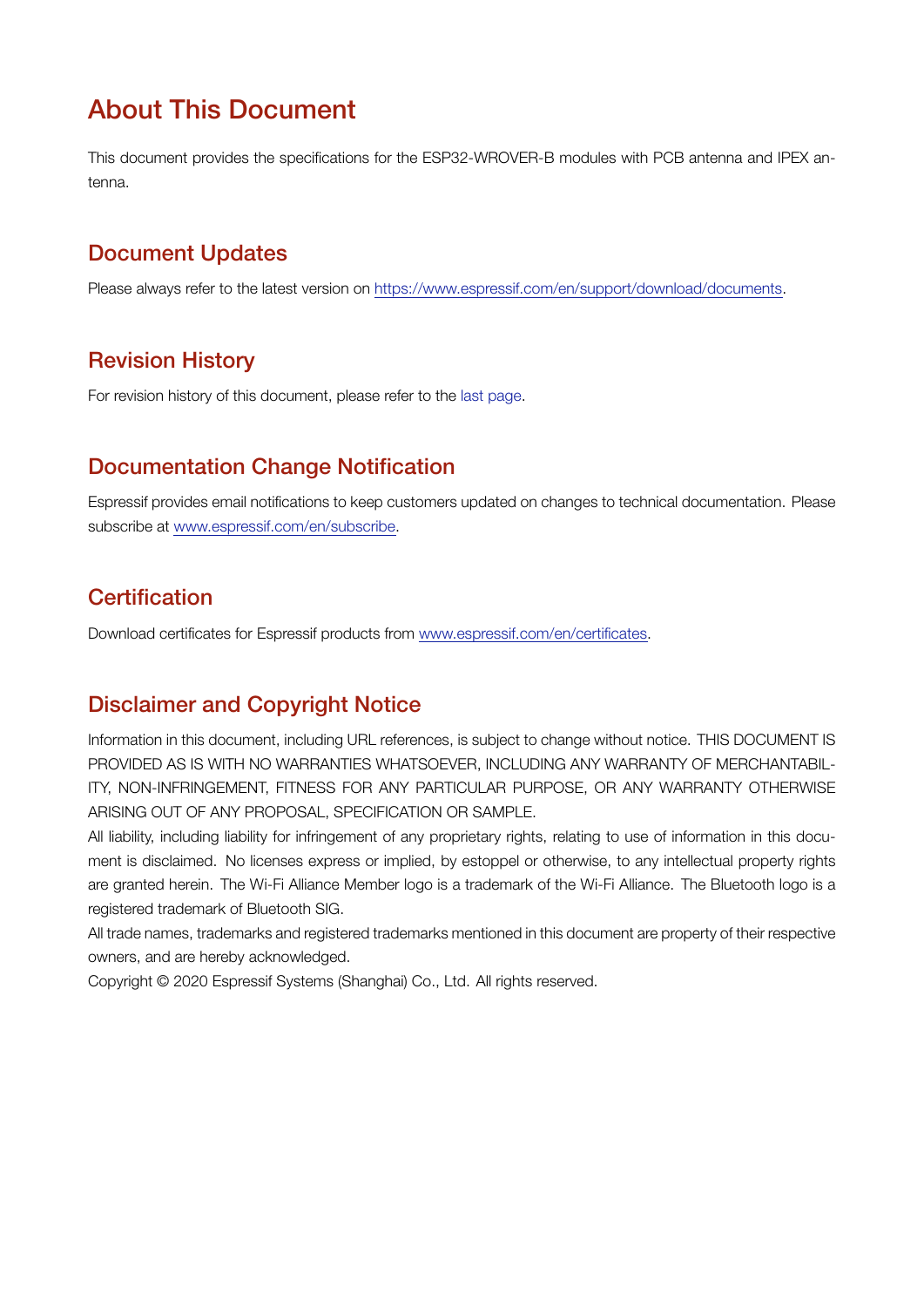### **Contents**

| 1                                           | <b>Overview</b>                                                                                                                                                                                                                                                | $\mathbf{1}$                                                 |
|---------------------------------------------|----------------------------------------------------------------------------------------------------------------------------------------------------------------------------------------------------------------------------------------------------------------|--------------------------------------------------------------|
| $\mathbf{2}$<br>2.1<br>2.2<br>2.3           | <b>Pin Definitions</b><br>Pin Layout<br><b>Pin Description</b><br><b>Strapping Pins</b>                                                                                                                                                                        | 3<br>3<br>$\overline{a}$<br>5                                |
| 3<br>3.1<br>3.2<br>3.3<br>3.4               | <b>Functional Description</b><br>CPU and Internal Memory<br><b>External Flash and SRAM</b><br><b>Crystal Oscillators</b><br><b>RTC and Low-Power Management</b>                                                                                                | 7<br>$\overline{7}$<br>$\overline{7}$<br>$\overline{7}$<br>8 |
| 4                                           | <b>Peripherals and Sensors</b>                                                                                                                                                                                                                                 | 9                                                            |
| 5<br>5.1<br>5.2<br>5.3<br>5.4<br>5.5<br>5.6 | <b>Electrical Characteristics</b><br><b>Absolute Maximum Ratings</b><br><b>Recommended Operating Conditions</b><br>DC Characteristics (3.3 V, 25 °C)<br><b>Wi-Fi Radio</b><br><b>BLE Radio</b><br>5.5.1 Receiver<br>5.5.2 Transmitter<br><b>Reflow Profile</b> | 10<br>10<br>10<br>10<br>11<br>12<br>12<br>12<br>13           |
| 6                                           | <b>Schematics</b>                                                                                                                                                                                                                                              | 14                                                           |
| $\mathbf{7}$                                | <b>Peripheral Schematics</b>                                                                                                                                                                                                                                   | 15                                                           |
|                                             | <b>8 Physical Dimensions</b>                                                                                                                                                                                                                                   | 17                                                           |
|                                             | 9 Recommended PCB Land Pattern                                                                                                                                                                                                                                 | 18                                                           |
|                                             | <b>10U.FL Connector Dimensions</b>                                                                                                                                                                                                                             | 19                                                           |
|                                             | <b>11 Learning Resources</b><br>11.1 Must-Read Documents<br>11.2 Must-Have Resources                                                                                                                                                                           | 20<br>20<br>20                                               |
|                                             | <b>Revision History</b>                                                                                                                                                                                                                                        | 22                                                           |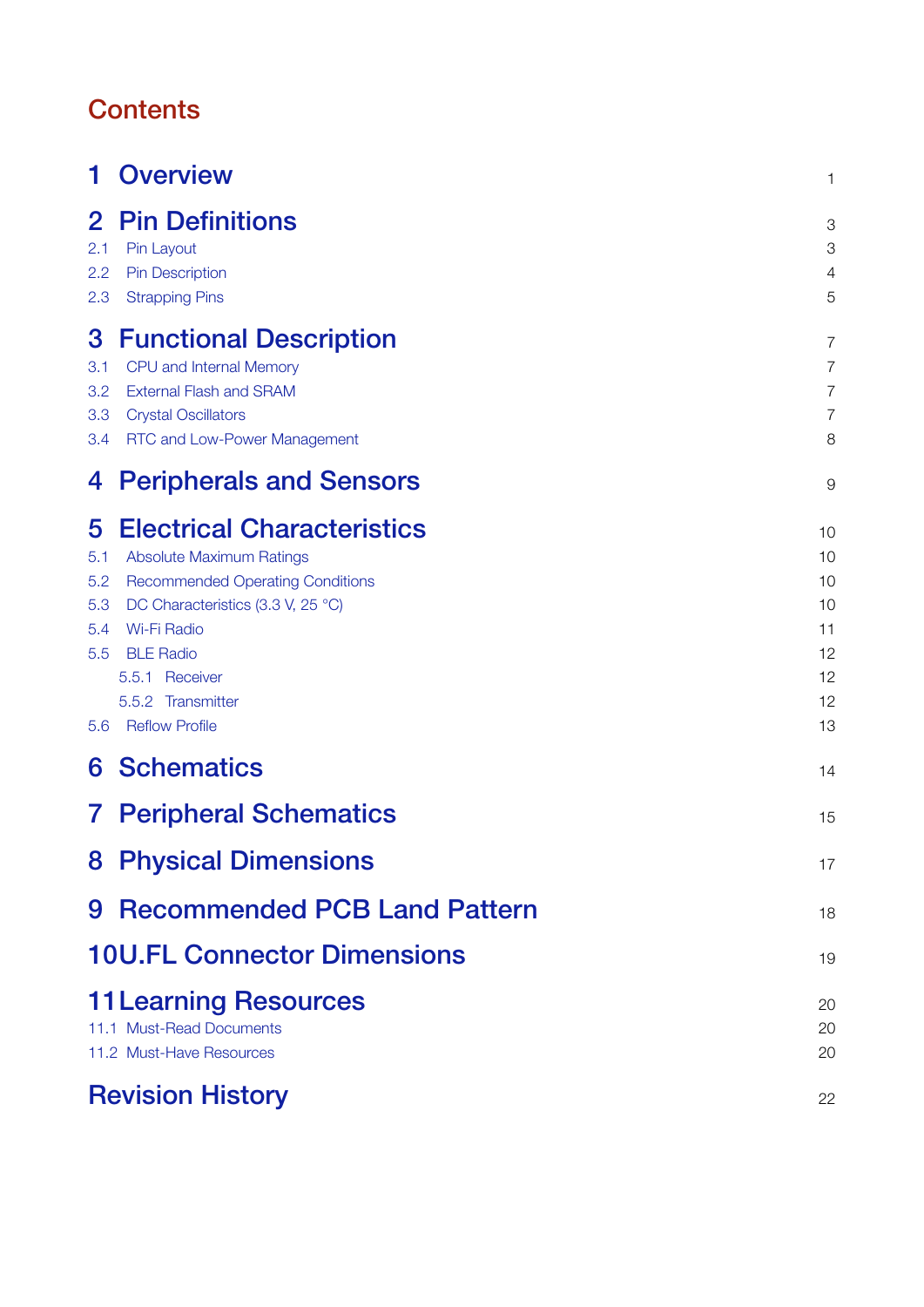### List of Tables

|    | ESP32-WROVER-B Ordering Information     |                |
|----|-----------------------------------------|----------------|
| 2  | ESP32-WROVER-B Specifications           | 2              |
| 3  | <b>Pin Definitions</b>                  | $\overline{4}$ |
| 4  | <b>Strapping Pins</b>                   | 5              |
| 5  | <b>Absolute Maximum Ratings</b>         | 10             |
| 6  | <b>Recommended Operating Conditions</b> | 10             |
|    | DC Characteristics (3.3 V, 25 °C)       | 10             |
| 8  | <b>Wi-Fi Radio Characteristics</b>      | 11             |
| 9  | Receiver Characteristics - BLE          | 12             |
| 10 | Transmitter Characteristics - BLE       | 12             |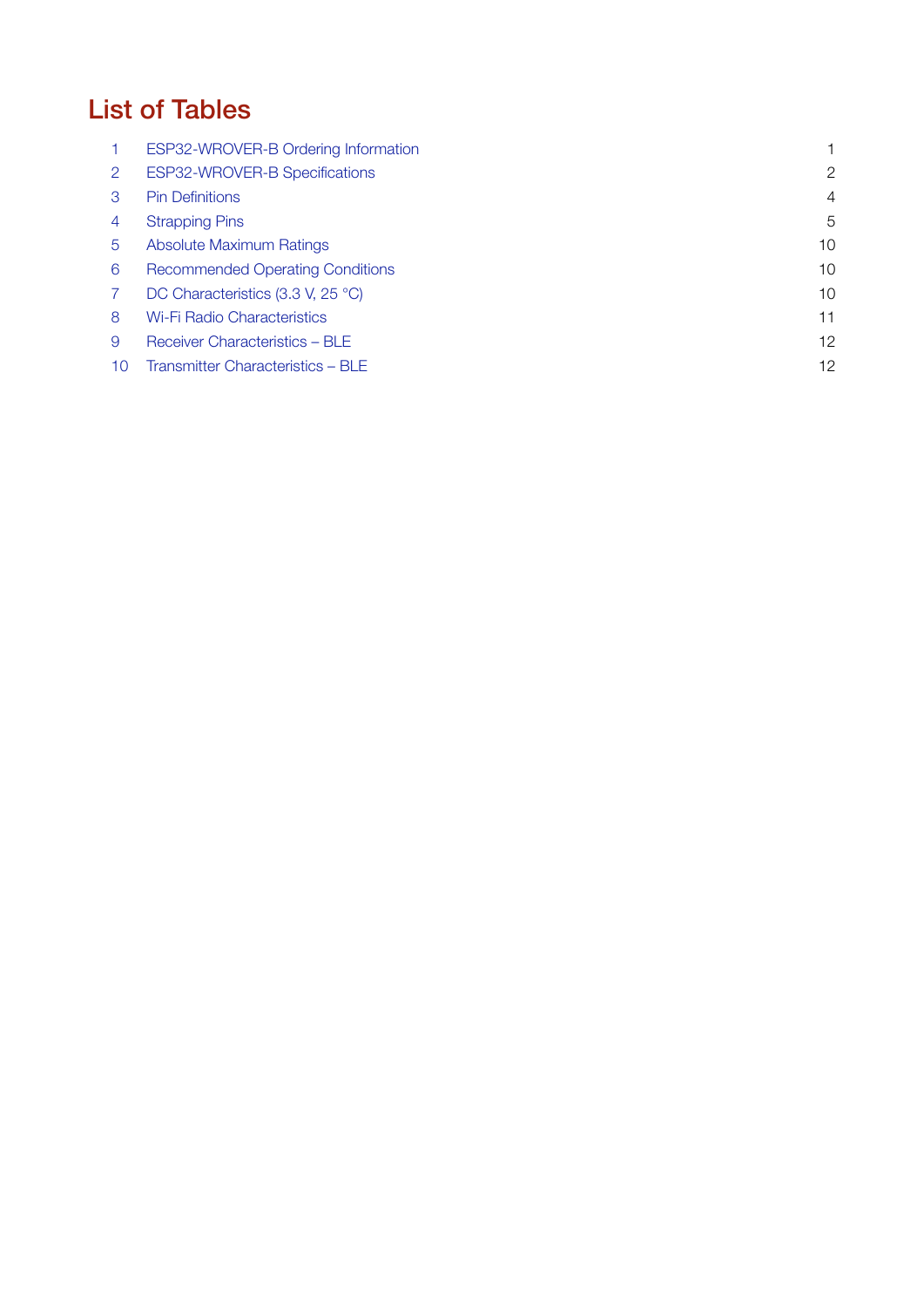# List of Figures

|   | Pin Layout of ESP32-WROVER-B (Top View)          | 3  |
|---|--------------------------------------------------|----|
|   | <b>Reflow Profile</b>                            | 13 |
| 3 | Schematics of ESP32-WROVER-B                     | 14 |
| 4 | Peripheral Schematics of ESP32-WROVER-B          | 15 |
| 5 | Discharge Circuit for VDD33 Rail                 | 16 |
| 6 | <b>Reset Circuit</b>                             | 16 |
|   | Physical Dimensions of ESP32-WROVER-B (PCB/IPEX) | 17 |
| 8 | Recommended PCB Land Pattern of ESP32-WROVER-B   | 18 |
| 9 | <b>U.FL Connector Dimensions</b>                 | 19 |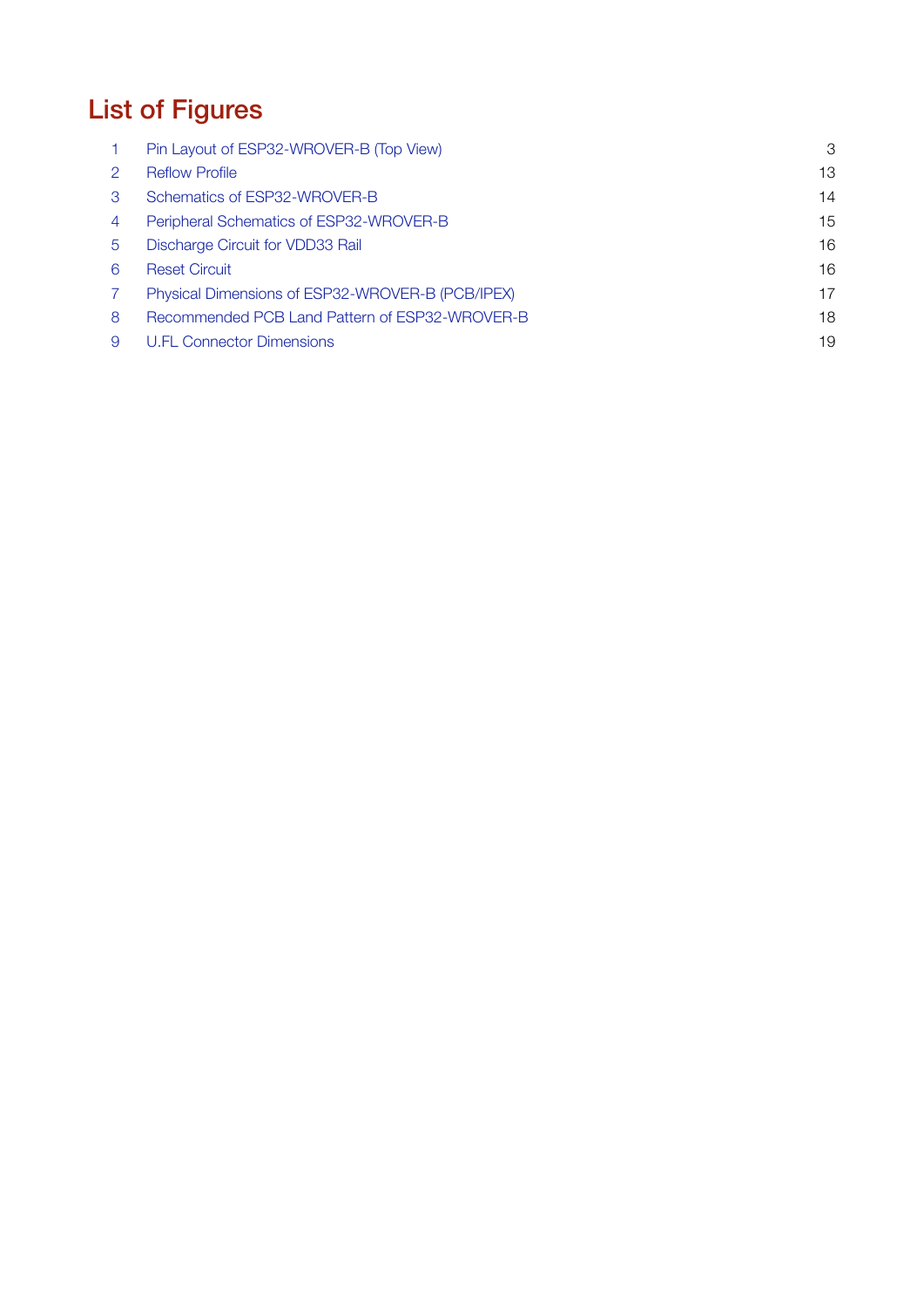### <span id="page-5-0"></span>1. Overview

ESP32-WROVER-B is a powerful, generic WiFi-BT-BLE MCU module that targets a wide variety of applications, ranging from low-power sensor networks to the most demanding tasks, such as voice encoding, music streaming and MP3 decoding.

This module is provided in two versions: one with a PCB antenna, the other with an IPEX antenna. ESP32- WROVER-B features a 4 MB external SPI flash and an additional 8 MB SPI Pseudo static RAM (PSRAM). The information in this datasheet is applicable to both modules.

<span id="page-5-1"></span>The ordering information on the two variants of ESP32-WROVER-B is listed as follows:

Table 1: ESP32-WROVER-B Ordering Information

| Module                                                                                   | Chip embedded                                                                              | Flash     | <b>PSRAM</b> | Module dimensions (mm)                                  |  |  |  |
|------------------------------------------------------------------------------------------|--------------------------------------------------------------------------------------------|-----------|--------------|---------------------------------------------------------|--|--|--|
| ESP32-WROVER-B (PCB)                                                                     | ESP32-D0WD                                                                                 | 4 MB $^1$ | 8 MB         | $(18.00\pm0.10)\times(31.40\pm0.10)\times(3.30\pm0.10)$ |  |  |  |
| ESP32-WROVER-B (IPEX)                                                                    |                                                                                            |           |              |                                                         |  |  |  |
| Notes:                                                                                   |                                                                                            |           |              |                                                         |  |  |  |
|                                                                                          | 1. ESP32-WROVER-B (PCB/IPEX) with 8 MB flash or 16 MB flash is available for custom order. |           |              |                                                         |  |  |  |
| 2. For detailed ordering information, please see Espressif Product Ordering Information. |                                                                                            |           |              |                                                         |  |  |  |
| 3. For dimensions of the IPEX connector, please see Chapter 10.                          |                                                                                            |           |              |                                                         |  |  |  |

At the core of the module is the ESP32-D0WD chip<sup>\*</sup>. The chip embedded is designed to be scalable and adaptive. There are two CPU cores that can be individually controlled, and the CPU clock frequency is adjustable from 80 MHz to 240 MHz. The chip also has a low-power co-processor that can be used instead of the CPU to save power while performing tasks that do not require much computing power, such as monitoring of peripherals. ESP32 integrates a rich set of peripherals, ranging from capacitive touch sensors, Hall sensors, SD card interface, Ethernet, high-speed SPI, UART, I²S and I²C.

Note:

\* For details on the part numbers of the ESP32 family of chips, please refer to the document *[ESP32 Datasheet](http://espressif.com/sites/default/files/documentation/esp32_datasheet_en.pdf)*.

The integration of Bluetooth, Bluetooth LE and Wi-Fi ensures that a wide range of applications can be targeted, and that the module is all-around: using Wi-Fi allows a large physical range and direct connection to the Internet through a Wi-Fi router, while using Bluetooth allows the user to conveniently connect to the phone or broadcast low energy beacons for its detection. The sleep current of the ESP32 chip is less than 5 *µ*A, making it suitable for battery powered and wearable electronics applications. The module supports a data rate of up to 150 Mbps, and 20 dBm output power at the antenna to ensure the widest physical range. As such the module does offer industry-leading specifications and the best performance for electronic integration, range, power consumption, and connectivity.

The operating system chosen for ESP32 is freeRTOS with LwIP; TLS 1.2 with hardware acceleration is built in as well. Secure (encrypted) over the air (OTA) upgrade is also supported, so that users can upgrade their products even after their release, at minimum cost and effort.

Table [2](#page-6-0) provides the specifications of ESP32-WROVER-B.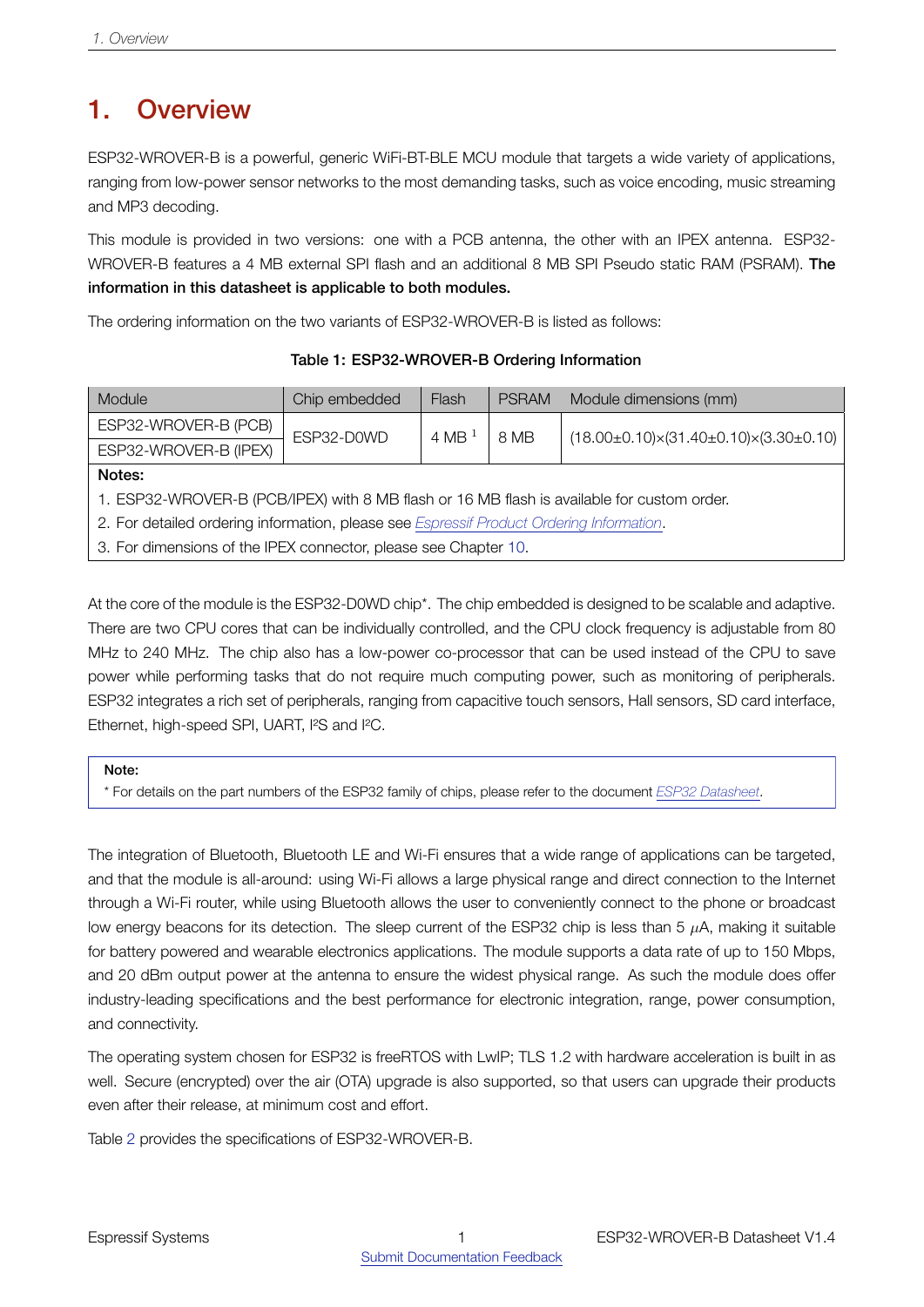<span id="page-6-0"></span>

| Categories    | <b>Items</b>                     | Specifications                                                                   |
|---------------|----------------------------------|----------------------------------------------------------------------------------|
|               | RF certification                 | FCC/CE-RED/IC/TELEC/KCC/SRRC/NCC                                                 |
| Certification | <b>Bluetooth certification</b>   | <b>BQB</b>                                                                       |
|               | Green certification              | RoHS, REACH                                                                      |
| Test          | Reliablity                       | HTOL/HTSL/uHAST/TCT/ESD                                                          |
|               |                                  | 802.11 b/g/n (802.11n up to 150 Mbps)                                            |
| Wi-Fi         | Protocols                        | A-MPDU and A-MSDU aggregation and 0.4 $\mu$ s guard in-                          |
|               |                                  | terval support                                                                   |
|               | Frequency range                  | 2.4 GHz $\sim$ 2.5 GHz                                                           |
|               | Protocols                        | Bluetooth v4.2 BR/EDR and BLE specification                                      |
|               |                                  | NZIF receiver with -97 dBm sensitivity                                           |
| Bluetooth     | Radio                            | Class-1, class-2 and class-3 transmitter                                         |
|               |                                  | <b>AFH</b>                                                                       |
|               | Audio                            | CVSD and SBC                                                                     |
|               |                                  | SD card, UART, SPI, SDIO, I <sup>2</sup> C, LED PWM, Motor PWM,                  |
|               | Module interfaces                | I <sup>2</sup> S, IR, pulse counter, GPIO, capacitive touch sensor,              |
|               |                                  | ADC, DAC                                                                         |
|               | On-chip sensor                   | Hall sensor                                                                      |
|               | Integrated crystal               | 40 MHz crystal                                                                   |
|               | Integrated SPI flash             | 4 MB                                                                             |
| Hardware      | Integrated PSRAM                 | 8 MB                                                                             |
|               | Operating voltage/Power supply   | 3.0 V ~ 3.6 V                                                                    |
|               | Minimum current delivered by     | 500 mA                                                                           |
|               | power supply                     |                                                                                  |
|               | Recommended operating tem-       | $-40 °C \sim 85 °C$                                                              |
|               | perature range                   |                                                                                  |
|               | Package size                     | $(18.00\pm0.10)$ mm $\times$ (31.40 $\pm$ 0.10) mm $\times$ (3.30 $\pm$ 0.10) mm |
|               | Moisture sensitivity level (MSL) | Level 3                                                                          |

#### Table 2: ESP32-WROVER-B Specifications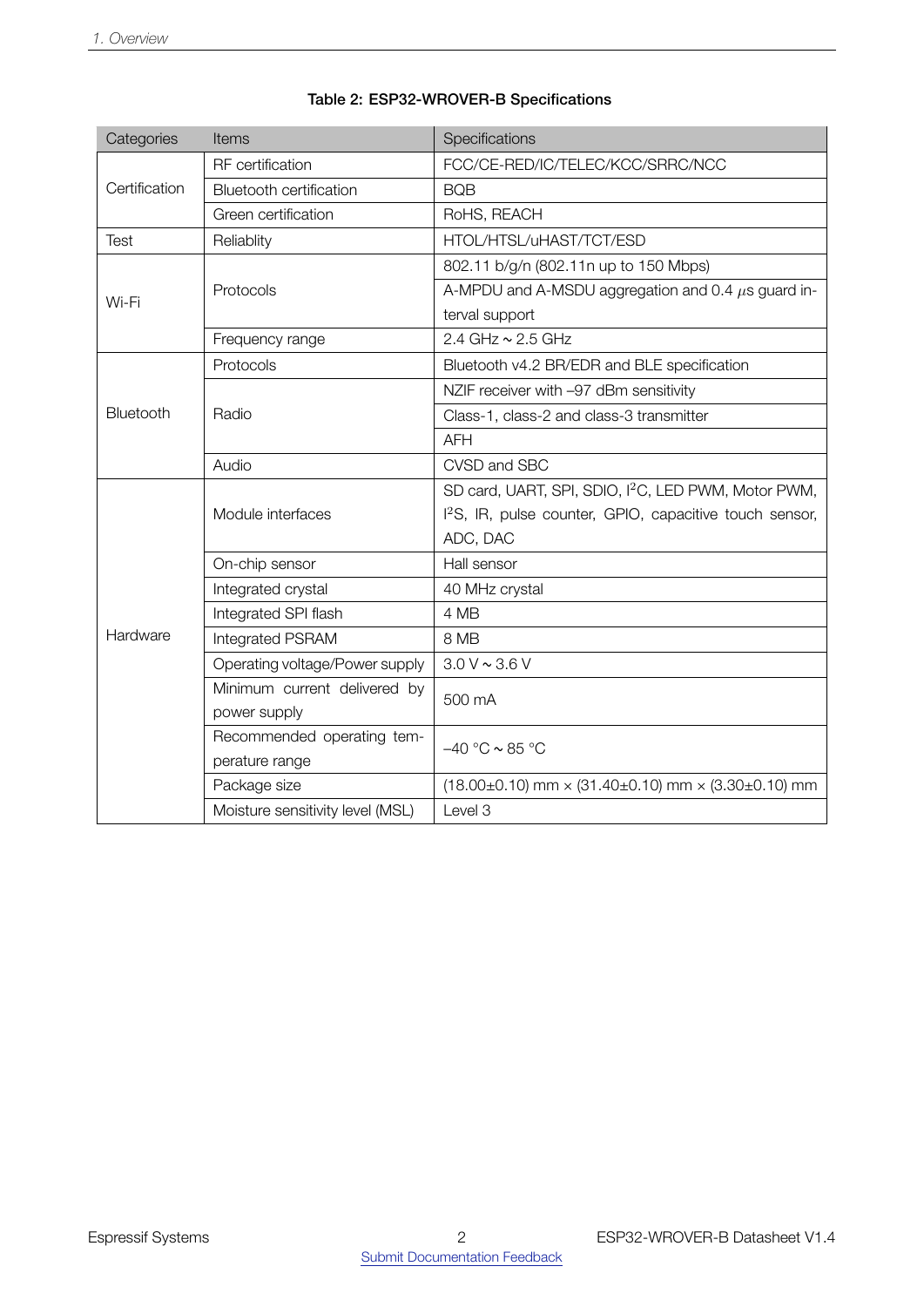### <span id="page-7-0"></span>2. Pin Definitions

### <span id="page-7-2"></span><span id="page-7-1"></span>2.1 Pin Layout



Figure 1: Pin Layout of ESP32-WROVER-B (Top View)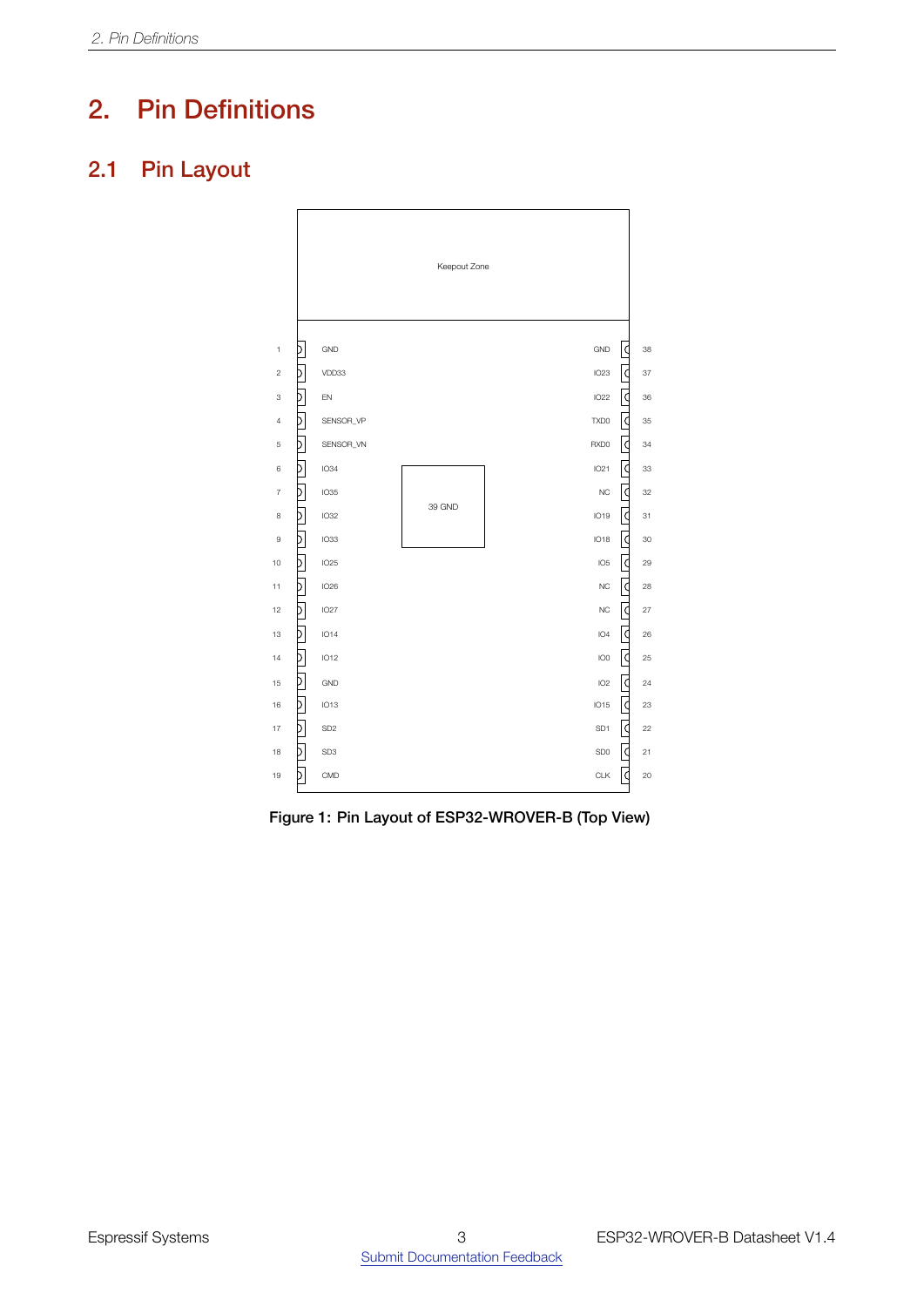### <span id="page-8-0"></span>2.2 Pin Description

<span id="page-8-1"></span>ESP32-WROVER-B has 38 pins. See pin definitions in Table [3](#page-8-1).

#### Table 3: Pin Definitions

| Name                 | No.            | <b>Type</b>              | Function                                                            |
|----------------------|----------------|--------------------------|---------------------------------------------------------------------|
| <b>GND</b>           | 1              | P                        | Ground                                                              |
| 3V3                  | $\overline{2}$ | P                        | Power supply                                                        |
| EN                   | 3              |                          | Module-enable signal. Active high.                                  |
| SENSOR_VP            | 4              |                          | GPIO36, ADC1_CH0, RTC_GPIO0                                         |
| SENSOR_VN            | 5              |                          | GPIO39, ADC1_CH3, RTC_GPIO3                                         |
| <b>IO34</b>          | 6              |                          | GPIO34, ADC1_CH6, RTC_GPIO4                                         |
| <b>IO35</b>          | $\overline{7}$ | $\mathbf{I}$             | GPIO35, ADC1 CH7, RTC GPIO5                                         |
|                      |                |                          | GPIO32, XTAL_32K_P (32.768 kHz crystal oscillator input), ADC1_CH4, |
| <b>IO32</b>          | 8              | 1/O                      | TOUCH9, RTC_GPIO9                                                   |
| <b>IO33</b>          | 9              | 1/O                      | GPIO33, XTAL_32K_N (32.768 kHz crystal oscillator output),          |
|                      |                |                          | ADC1_CH5, TOUCH8, RTC_GPIO8                                         |
| <b>IO25</b>          | 10             | 1/O                      | GPIO25, DAC_1, ADC2_CH8, RTC_GPIO6, EMAC_RXD0                       |
| <b>IO26</b>          | 11             | 1/O                      | GPIO26, DAC_2, ADC2_CH9, RTC_GPIO7, EMAC_RXD1                       |
| <b>IO27</b>          | 12             | 1/O                      | GPIO27, ADC2 CH7, TOUCH7, RTC GPIO17, EMAC RX DV                    |
| <b>IO14</b>          | 13             | 1/O                      | GPIO14, ADC2_CH6, TOUCH6, RTC_GPIO16, MTMS, HSPICLK,                |
|                      |                |                          | HS2_CLK, SD_CLK, EMAC_TXD2                                          |
| <b>IO12</b>          | 14             | $\sqrt{O}$               | GPIO12, ADC2_CH5, TOUCH5, RTC_GPIO15, MTDI, HSPIQ,                  |
|                      |                |                          | HS2_DATA2, SD_DATA2, EMAC_TXD3                                      |
| <b>GND</b>           | 15             | $\mathsf{P}$             | Ground                                                              |
| <b>IO13</b>          | 16             | 1/O                      | GPIO13, ADC2_CH4, TOUCH4, RTC_GPIO14, MTCK, HSPID,                  |
|                      |                |                          | HS2_DATA3, SD_DATA3, EMAC_RX_ER                                     |
| SHD/SD2 *            | 17             | 1/O                      | GPIO9, SD_DATA2, SPIHD, HS1_DATA2, U1RXD                            |
| SWP/SD3 *            | 18             | 1/O                      | GPIO10, SD_DATA3, SPIWP, HS1_DATA3, U1TXD                           |
| SCS/CMD <sup>*</sup> | 19             | 1/O                      | GPIO11, SD_CMD, SPICS0, HS1_CMD, U1RTS                              |
| SCK/CLK *            | 20             | 1/O                      | GPIO6, SD CLK, SPICLK, HS1 CLK, U1CTS                               |
| SDO/SD0 <sup>*</sup> | 21             | 1/O                      | GPIO7, SD_DATA0, SPIQ, HS1_DATA0, U2RTS                             |
| SDI/SD1 *            | 22             | $\sqrt{O}$               | GPIO8, SD_DATA1, SPID, HS1_DATA1, U2CTS                             |
| <b>IO15</b>          | 23             | $\sqrt{O}$               | GPIO15, ADC2_CH3, TOUCH3, MTDO, HSPICS0, RTC_GPIO13,                |
|                      |                |                          | HS2_CMD, SD_CMD, EMAC_RXD3                                          |
| IO <sub>2</sub>      | 24             | $\sqrt{O}$               | GPIO2, ADC2 CH2, TOUCH2, RTC GPIO12, HSPIWP, HS2 DATA0,             |
|                      |                |                          | SD_DATA0                                                            |
| IO <sub>0</sub>      | 25             | $\sqrt{O}$               | GPIO0, ADC2 CH1, TOUCH1, RTC GPIO11, CLK OUT1,                      |
|                      |                |                          | EMAC_TX_CLK                                                         |
| IO <sub>4</sub>      | 26             | 1/O                      | GPIO4, ADC2 CH0, TOUCH0, RTC GPIO10, HSPIHD, HS2 DATA1,             |
|                      |                |                          | SD_DATA1, EMAC_TX_ER                                                |
| NC <sub>1</sub>      | 27             | $\overline{\phantom{a}}$ |                                                                     |
| NC <sub>2</sub>      | 28             |                          |                                                                     |
| IO <sub>5</sub>      | 29             | $\sqrt{O}$               | GPIO5, VSPICS0, HS1_DATA6, EMAC_RX_CLK                              |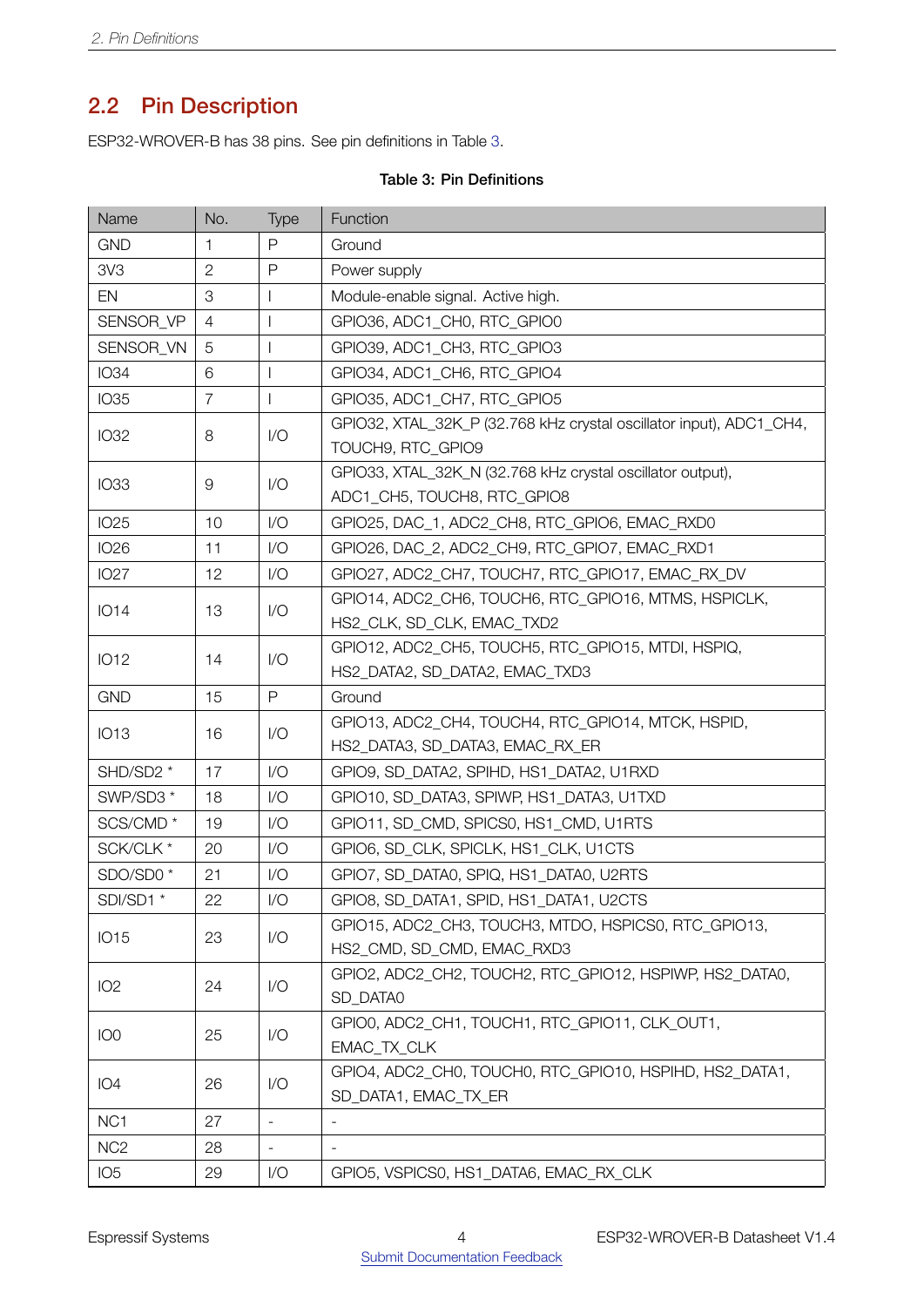| Name             | No. | Type                     | <b>Function</b>                   |
|------------------|-----|--------------------------|-----------------------------------|
| <b>IO18</b>      | 30  | 1/O                      | GPIO18, VSPICLK, HS1_DATA7        |
| <b>IO19</b>      | 31  | 1/O                      | GPIO19, VSPIQ, U0CTS, EMAC TXD0   |
| <b>NC</b>        | 32  | $\overline{\phantom{0}}$ |                                   |
| IO21             | 33  | 1/O                      | GPIO21, VSPIHD, EMAC_TX_EN        |
| RXD <sub>0</sub> | 34  | 1/O                      | GPIO3, U0RXD, CLK OUT2            |
| TXD <sub>0</sub> | 35  | 1/O                      | GPIO1, U0TXD, CLK OUT3, EMAC RXD2 |
| IO22             | 36  | 1/O                      | GPIO22, VSPIWP, U0RTS, EMAC TXD1  |
| IO23             | 37  | 1/O                      | GPIO23, VSPID, HS1 STROBE         |
| <b>GND</b>       | 38  | P                        | Ground                            |

#### Notice:

\* Pins SCK/CLK, SDO/SD0, SDI/SD1, SHD/SD2, SWP/SD3 and SCS/CMD, namely, GPIO6 to GPIO11 are connected to the SPI flash integrated on the module and are not recommended for other uses.

#### <span id="page-9-0"></span>2.3 Strapping Pins

ESP32 has five strapping pins, which can be seen in Chapter [6](#page-18-0) Schematics:

- MTDI
- $\bullet$  GPIO0
- GPIO2
- MTDO
- $\bullet$  GPIO5

Software can read the values of these five bits from register "GPIO\_STRAPPING".

During the chip's system reset release (power-on-reset, RTC watchdog reset and brownout reset), the latches of the strapping pins sample the voltage level as strapping bits of "0" or "1", and hold these bits until the chip is powered down or shut down. The strapping bits configure the device's boot mode, the operating voltage of VDD\_SDIO and other initial system settings.

Each strapping pin is connected to its internal pull-up/pull-down during the chip reset. Consequently, if a strapping pin is unconnected or the connected external circuit is high-impedance, the internal weak pull-up/pull-down will determine the default input level of the strapping pins.

To change the strapping bit values, users can apply the external pull-down/pull-up resistances, or use the host MCU's GPIOs to control the voltage level of these pins when powering on ESP32.

After reset release, the strapping pins work as normal-function pins.

<span id="page-9-1"></span>Refer to Table [4](#page-9-1) for a detailed boot-mode configuration by strapping pins.

#### Table 4: Strapping Pins

Voltage of Internal LDO (VDD\_SDIO)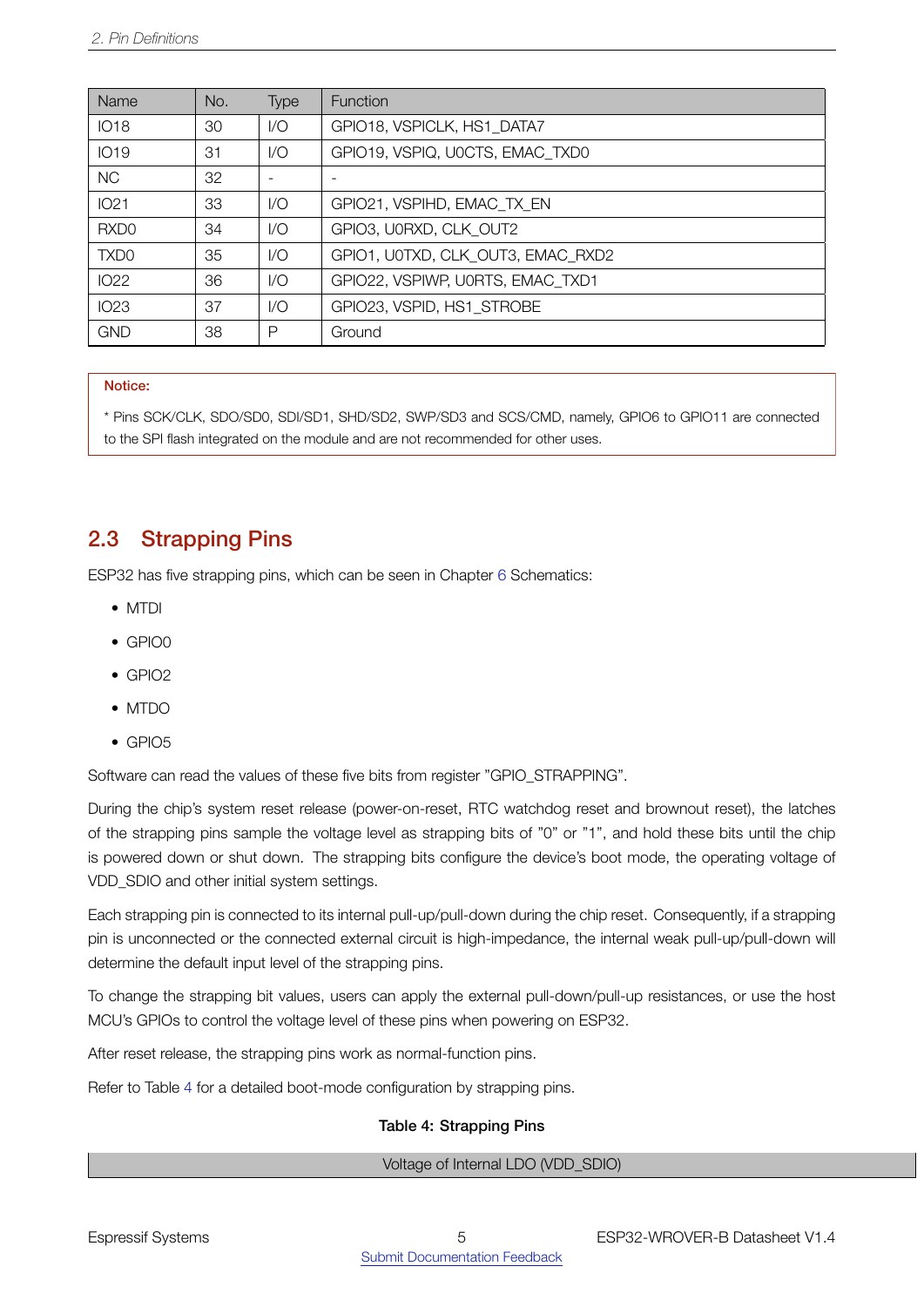| Pin               | Default   |                                  | 3.3V                                                             | 1.8V                 |                      |  |
|-------------------|-----------|----------------------------------|------------------------------------------------------------------|----------------------|----------------------|--|
| <b>MTDI</b>       | Pull-down |                                  | 0                                                                |                      |                      |  |
|                   |           |                                  | <b>Booting Mode</b>                                              |                      |                      |  |
| Pin               | Default   |                                  | <b>SPI Boot</b>                                                  |                      | Download Boot        |  |
| GPIO0             | Pull-up   |                                  |                                                                  |                      | 0                    |  |
| GPIO <sub>2</sub> | Pull-down |                                  | Don't-care                                                       |                      | 0                    |  |
|                   |           |                                  | Enabling/Disabling Debugging Log Print over U0TXD During Booting |                      |                      |  |
| Pin.              | Default   |                                  | <b>U0TXD Active</b>                                              |                      | <b>UOTXD Silent</b>  |  |
| <b>MTDO</b>       | Pull-up   |                                  |                                                                  | 0                    |                      |  |
|                   |           |                                  | Timing of SDIO Slave                                             |                      |                      |  |
| Pin               | Default   | Falling-edge Sampling            | Falling-edge Sampling                                            | Rising-edge Sampling | Rising-edge Sampling |  |
|                   |           | Falling-edge Output              | Rising-edge Output                                               | Falling-edge Output  | Rising-edge Output   |  |
| <b>MTDO</b>       | Pull-up   | $\overline{0}$<br>$\overline{0}$ |                                                                  |                      |                      |  |
| GPIO <sub>5</sub> | Pull-up   | 0                                |                                                                  | O                    |                      |  |

#### Note:

• Firmware can configure register bits to change the settings of "Voltage of Internal LDO (VDD\_SDIO)" and "Timing of SDIO Slave" after booting.

• Internal pull-up resistor (R9) for MTDI is not populated in the module, as the flash and SRAM in ESP32-WROVER-B only support a power voltage of 3.3 V (output by VDD\_SDIO).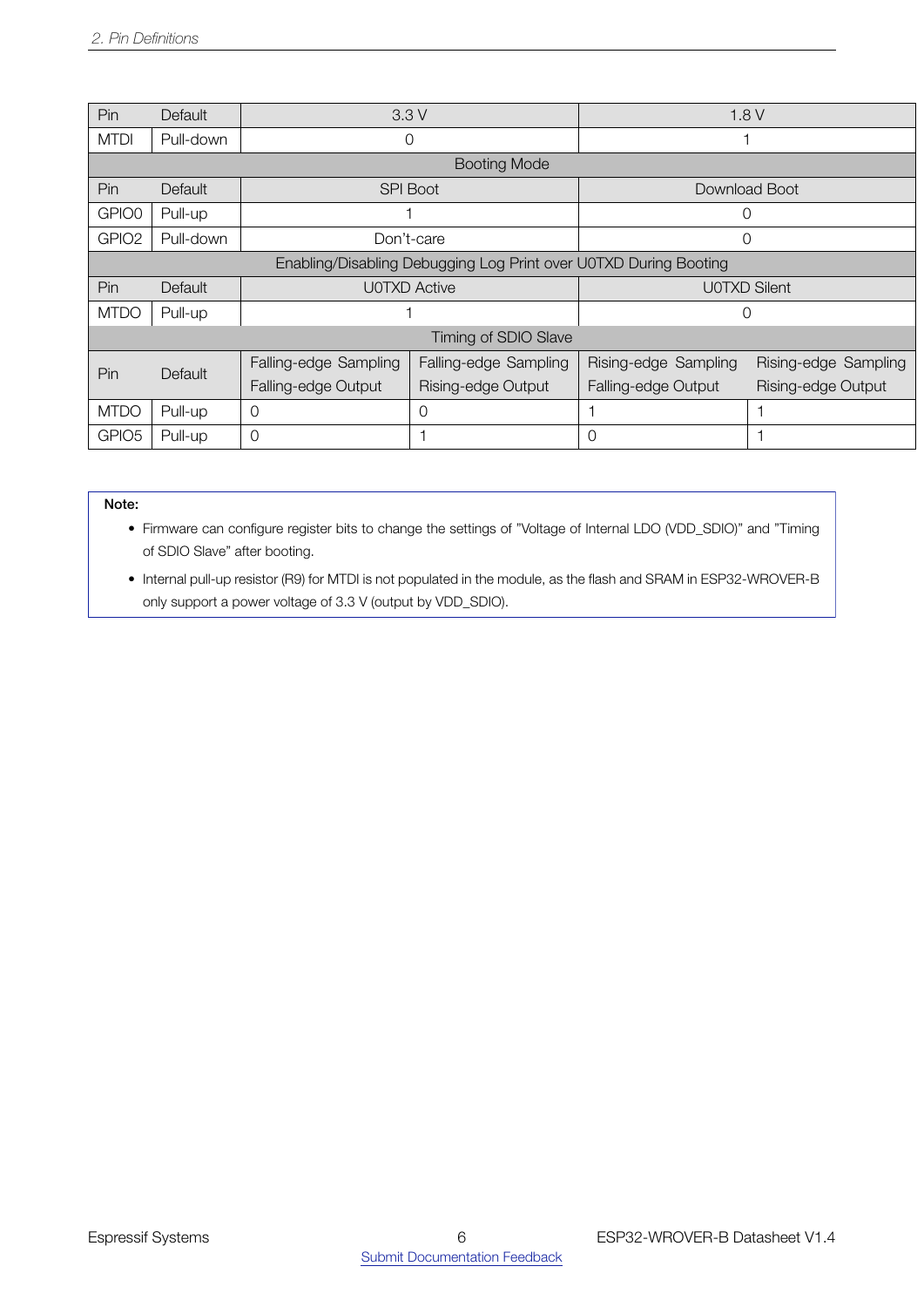### <span id="page-11-0"></span>3. Functional Description

This chapter describes the modules and functions integrated in ESP32-WROVER-B.

### <span id="page-11-1"></span>3.1 CPU and Internal Memory

ESP32-D0WD contains two low-power Xtensa® 32-bit LX6 microprocessors. The internal memory includes:

- 448 KB of ROM for booting and core functions.
- 520 KB of on-chip SRAM for data and instructions.
- 8 KB of SRAM in RTC, which is called RTC FAST Memory and can be used for data storage; it is accessed by the main CPU during RTC Boot from the Deep-sleep mode.
- 8 KB of SRAM in RTC, which is called RTC SLOW Memory and can be accessed by the co-processor during the Deep-sleep mode.
- 1 Kbit of eFuse: 256 bits are used for the system (MAC address and chip configuration) and the remaining 768 bits are reserved for customer applications, including flash-encryption and chip-ID.

### <span id="page-11-2"></span>3.2 External Flash and SRAM

ESP32 supports multiple external QSPI flash and SRAM chips. More details can be found in Chapter SPI in the *[ESP32 Technical Reference Manual](http://espressif.com/sites/default/files/documentation/esp32_technical_reference_manual_en.pdf)*. ESP32 also supports hardware encryption/decryption based on AES to protect developers' programs and data in flash.

ESP32 can access the external QSPI flash and SRAM through high-speed caches.

- The external flash can be mapped into CPU instruction memory space and read-only memory space simultaneously.
	- When external flash is mapped into CPU instruction memory space, up to 11 MB + 248 KB can be mapped at a time. Note that if more than 3 MB + 248 KB are mapped, cache performance will be reduced due to speculative reads by the CPU.
	- When external flash is mapped into read-only data memory space, up to 4 MB can be mapped at a time. 8-bit, 16-bit and 32-bit reads are supported.
- External SRAM can be mapped into CPU data memory space. Up to 4 MB can be mapped at a time. 8-bit, 16-bit and 32-bit reads and writes are supported.

ESP32-WROVER-B integrates a 4 MB SPI flash and an 8 MB PSRAM for more memory space.

### <span id="page-11-3"></span>3.3 Crystal Oscillators

The module uses a 40-MHz crystal oscillator.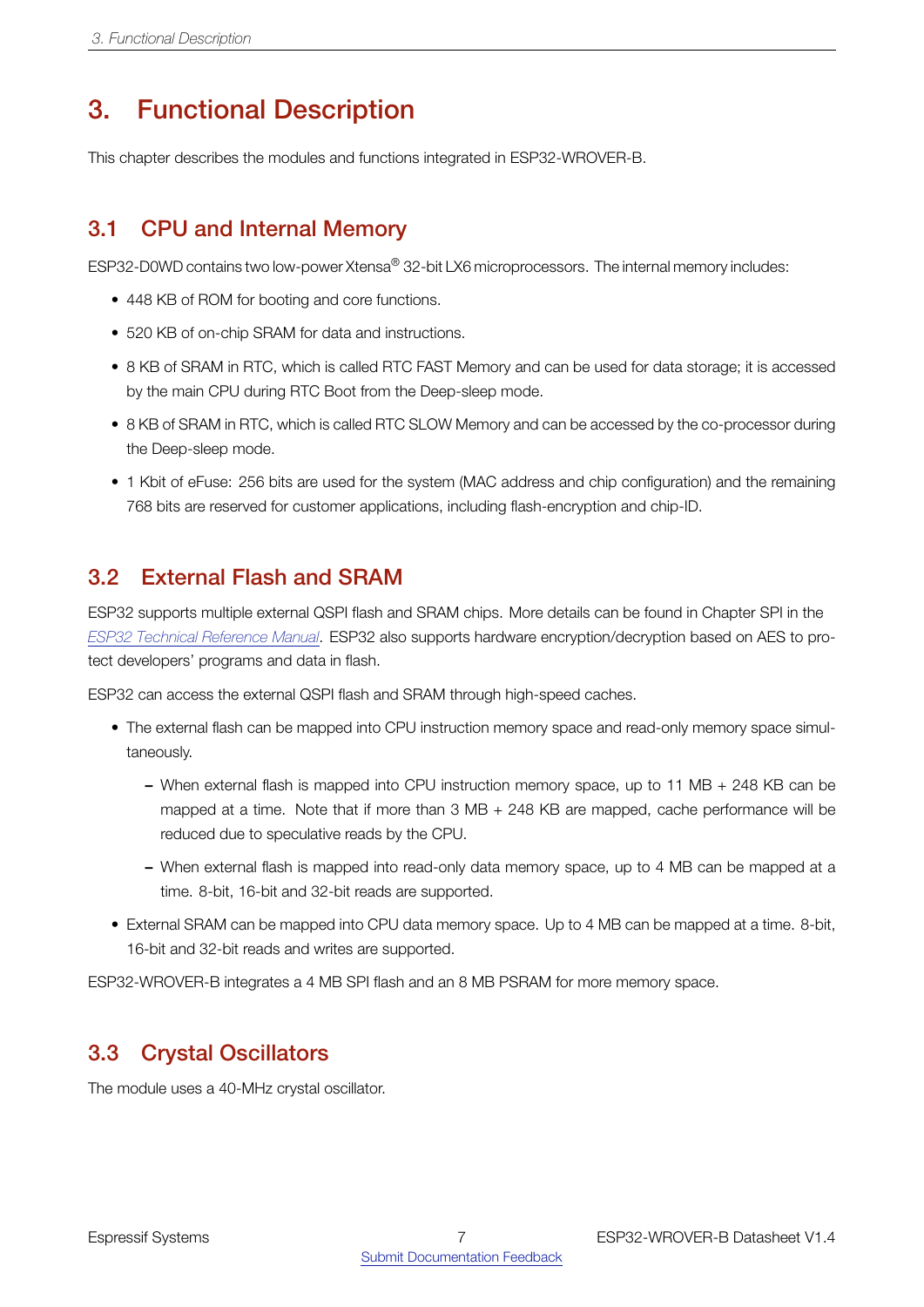### <span id="page-12-0"></span>3.4 RTC and Low-Power Management

With the use of advanced power-management technologies, ESP32 can switch between different power modes.

For details on ESP32's power consumption in different power modes, please refer to section "RTC and Low-Power Management" in *[ESP32 Datasheet](http://espressif.com/sites/default/files/documentation/esp32_datasheet_en.pdf)*.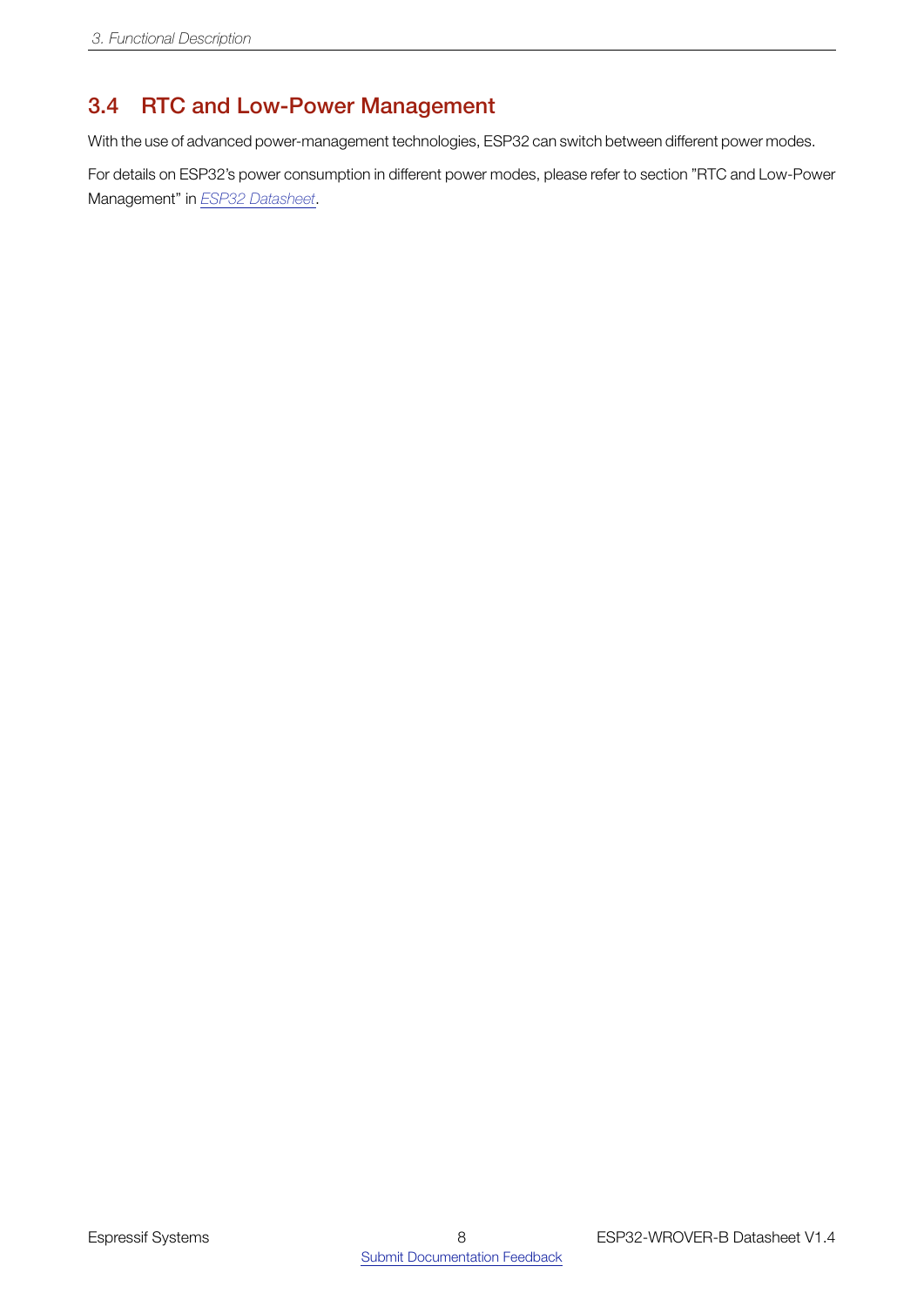### <span id="page-13-0"></span>4. Peripherals and Sensors

Please refer to Section Peripherals and Sensors in *[ESP32 Datasheet](http://espressif.com/sites/default/files/documentation/esp32_datasheet_en.pdf)*.

#### Note:

External connections can be made to any GPIO except for GPIOs in the range 6-11, 16, or 17. GPIOs 6-11 are connected to the module's integrated SPI flash and PSRAM. GPIOs 16 and 17 are connected to the module's integrated PSRAM. For details, please see Section [6](#page-18-0) Schematics.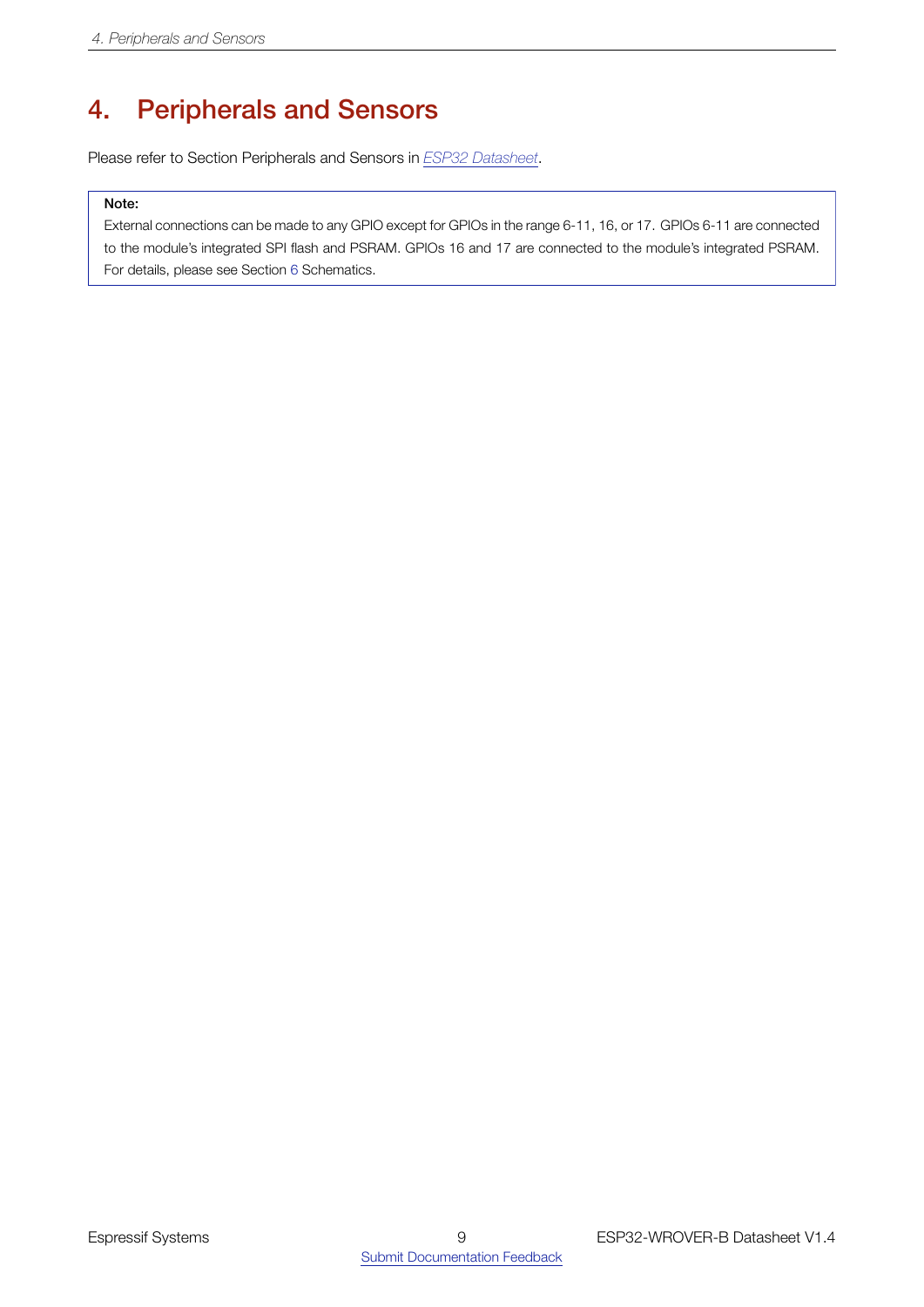### <span id="page-14-0"></span>5. Electrical Characteristics

### <span id="page-14-1"></span>5.1 Absolute Maximum Ratings

Stresses beyond the absolute maximum ratings listed in the table below may cause permanent damage to the device. These are stress ratings only, and do not refer to the functional operation of the device that should follow the [recommended operating conditions.](#page-14-5)

<span id="page-14-4"></span>

| Symbol       | Parameter                    | Min    | Max   | Unit |
|--------------|------------------------------|--------|-------|------|
| VDD33        | Power supply voltage         | $-0.3$ | 3.6   |      |
| $I_{output}$ | Cumulative IO output current |        | 1.100 | mA   |
| store        | Storage temperature          | $-40$  | 150   | °C   |

#### Table 5: Absolute Maximum Ratings

- 1. The module worked properly after a 24-hour test in ambient temperature at 25 °C, and the IOs in three domains (VDD3P3\_RTC, VDD3P3\_CPU, VDD\_SDIO) output high logic level to ground. Please note that pins occupied by flash and/or PSRAM in the VDD\_SDIO power domain were excluded from the test.
- 2. Please see Appendix IO\_MUX of *[ESP32 Datasheet](http://espressif.com/sites/default/files/documentation/esp32_datasheet_en.pdf)* for IO's power domain.

### <span id="page-14-2"></span>5.2 Recommended Operating Conditions

#### Table 6: Recommended Operating Conditions

<span id="page-14-5"></span>

| Symbol | Parameter                                  | Min   | Tvpical | Max | Unit    |
|--------|--------------------------------------------|-------|---------|-----|---------|
| VDD33  | Power supply voltage                       | 3.0   | 3.3     | 3.6 |         |
| VDD    | Current delivered by external power supply | 0.5   |         |     |         |
|        | Operating temperature                      | $-40$ |         | 85  | $\circ$ |

### <span id="page-14-3"></span>5.3 DC Characteristics (3.3 V, 25 °C)

#### Table 7: DC Characteristics (3.3 V, 25 °C)

<span id="page-14-6"></span>

| Symbol          | Parameter                                             |                              |                          | Typ                      | Max                | Unit |
|-----------------|-------------------------------------------------------|------------------------------|--------------------------|--------------------------|--------------------|------|
| $C_{IN}$        | Pin capacitance                                       |                              |                          | 2                        |                    | pF   |
| $V_{IH}$        | High-level input voltage                              |                              | $0.75 \times VDD1$       | $\sim$                   | $VDD1+0.3$         | V    |
| $V_{IL}$        | Low-level input voltage                               |                              | $-0.3$                   | $\overline{\phantom{a}}$ | $0.25 \times VDD1$ | V    |
| I <sub>IH</sub> | High-level input current                              |                              |                          | $\overline{\phantom{a}}$ | 50                 | nA   |
| $I_{IL}$        | Low-level input current                               |                              | $\overline{\phantom{0}}$ | 50                       | nA                 |      |
| $V_{OH}$        | High-level output voltage                             |                              |                          |                          |                    | V    |
| $V_{OL}$        | Low-level output voltage                              | $\qquad \qquad$              | $\overline{\phantom{a}}$ | $0.1 \times VDD1$        | V                  |      |
|                 | High-level source current                             | VDD3P3_CPU power domain 1, 2 |                          | 40                       |                    | mA   |
| $1_{OH}$        | (VDD <sup>1</sup> = 3.3 V, V <sub>OH</sub> >= 2.64 V, | VDD3P3_RTC power domain 1, 2 |                          | 40                       |                    | mA   |
|                 | output drive strength set to the<br>maximum)          | VDD SDIO power domain $1, 3$ | ٠                        | 20                       |                    | mA   |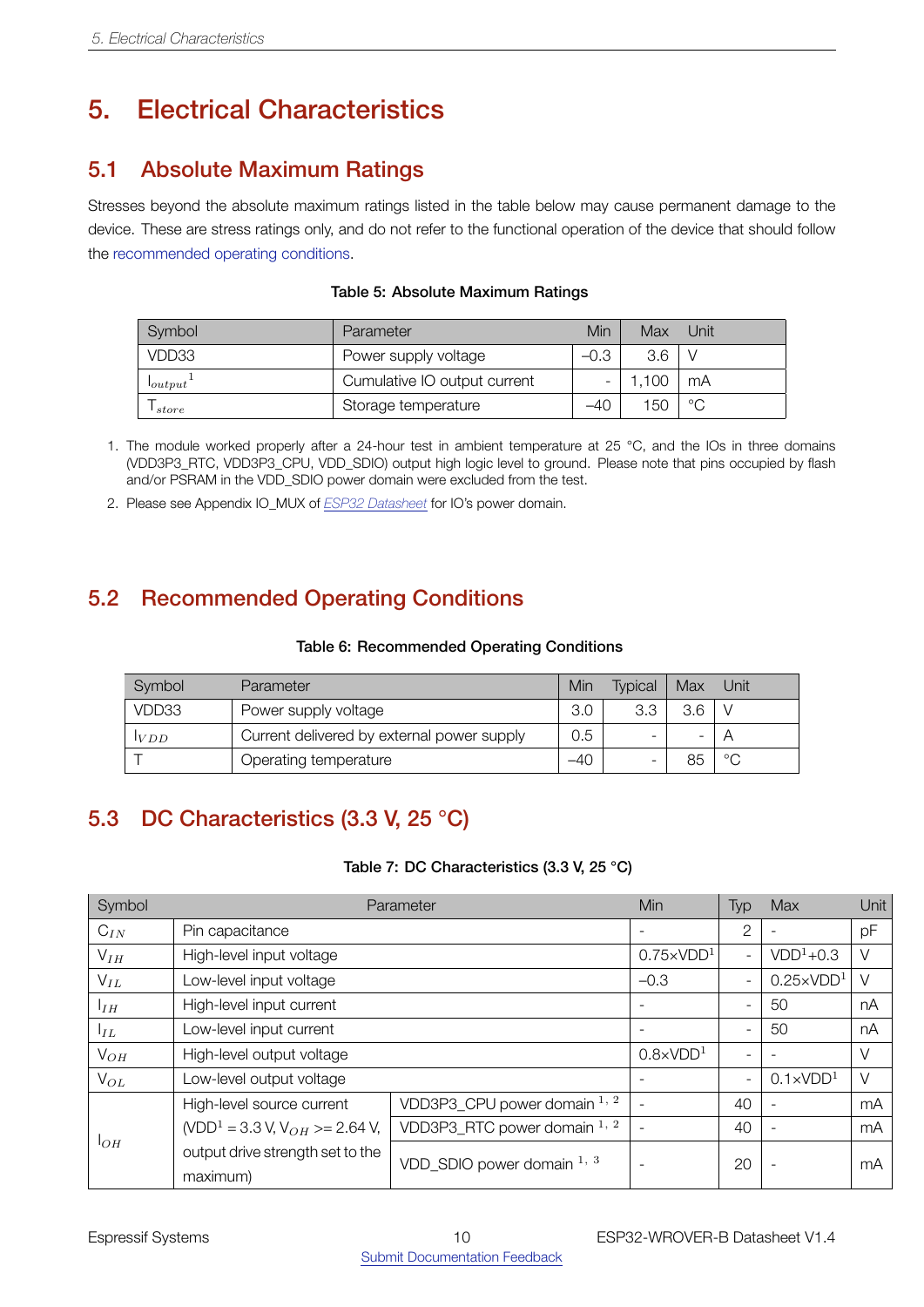| Symbol         | Parameter                                                | Min | Typ             | Max | Unit l    |
|----------------|----------------------------------------------------------|-----|-----------------|-----|-----------|
|                | Low-level sink current                                   |     |                 |     |           |
| $1_{OL}$       | (VDD <sup>1</sup> = 3.3 V, V <sub>OL</sub> = 0.495 V,    |     | 28              |     | mA        |
|                | output drive strength set to the maximum)                |     |                 |     |           |
| $R_{PU}$       | Resistance of internal pull-up resistor                  |     | 45              |     | $k\Omega$ |
| $R_{PD}$       | Resistance of internal pull-down resistor                |     | 45              |     | $k\Omega$ |
| $V_{IL\_nRST}$ | Low-level input voltage of CHIP_PU to power off the chip |     | $\qquad \qquad$ | 0.6 |           |

#### Notes:

- 1. Please see Appendix IO\_MUX of *[ESP32 Datasheet](http://espressif.com/sites/default/files/documentation/esp32_datasheet_en.pdf)* for IO's power domain. VDD is the I/O voltage for a particular power domain of pins.
- 2. For VDD3P3\_CPU and VDD3P3\_RTC power domain, per-pin current sourced in the same domain is gradually reduced from around 40 mA to around 29 mA, V<sub>OH</sub>>=2.64 V, as the number of current-source pins increases.
- 3. Pins occupied by flash and/or PSRAM in the VDD\_SDIO power domain were excluded from the test.

#### <span id="page-15-0"></span>5.4 Wi-Fi Radio

<span id="page-15-1"></span>

| Parameter                       | Condition                | Min                      | <b>Typical</b> | Max                      | Unit       |
|---------------------------------|--------------------------|--------------------------|----------------|--------------------------|------------|
| Operating frequency range note1 |                          | 2412                     |                | 2484                     | <b>MHz</b> |
| Output impedance note2          | $\overline{\phantom{a}}$ | $\overline{\phantom{a}}$ | $\star$        | $\overline{\phantom{0}}$ | $\Omega$   |
| TX power note3                  | 11n, MCS7                | 12                       | 13             | 14                       | dBm        |
|                                 | 11b mode                 | 17.5                     | 18.5           | 20                       | dBm        |
| Sensitivity                     | 11b, 1 Mbps              |                          | $-98$          | $\overline{\phantom{0}}$ | dBm        |
|                                 | 11b, 11 Mbps             |                          | $-89$          | $\overline{\phantom{a}}$ | dBm        |
|                                 | 11g, 6 Mbps              | $\overline{\phantom{a}}$ | $-92$          | $\blacksquare$           | dBm        |
|                                 | 11g, 54 Mbps             | $\overline{\phantom{a}}$ | $-74$          | $\blacksquare$           | dBm        |
|                                 | 11n, HT20, MCS0          | $\overline{\phantom{a}}$ | $-91$          | $\overline{\phantom{0}}$ | dBm        |
|                                 | 11n, HT20, MCS7          | -                        | $-71$          | $\overline{\phantom{a}}$ | dBm        |
|                                 | 11n, HT40, MCS0          |                          | $-89$          | $\overline{\phantom{0}}$ | dBm        |
|                                 | 11n, HT40, MCS7          |                          | $-69$          | $\overline{\phantom{0}}$ | dBm        |
| Adjacent channel rejection      | $11g, 6$ Mbps            | -                        | 31             | $\overline{\phantom{0}}$ | dB         |
|                                 | 11g, 54 Mbps             | $\overline{\phantom{a}}$ | 14             | Ξ.                       | dB         |
|                                 | 11n, HT20, MCS0          | $\overline{\phantom{a}}$ | 31             | $\overline{\phantom{0}}$ | dB         |
|                                 | 11n, HT20, MCS7          | -                        | 13             | $\overline{\phantom{0}}$ | dB         |

#### Table 8: Wi-Fi Radio Characteristics

1. Device should operate in the frequency range allocated by regional regulatory authorities. Target operating frequency range is configurable by software.

2. For the modules that use IPEX antennas, the output impedance is 50  $\Omega$ . For other modules without IPEX antennas, users do not need to concern about the output impedance.

3. Target TX power is configurable based on device or certification requirements.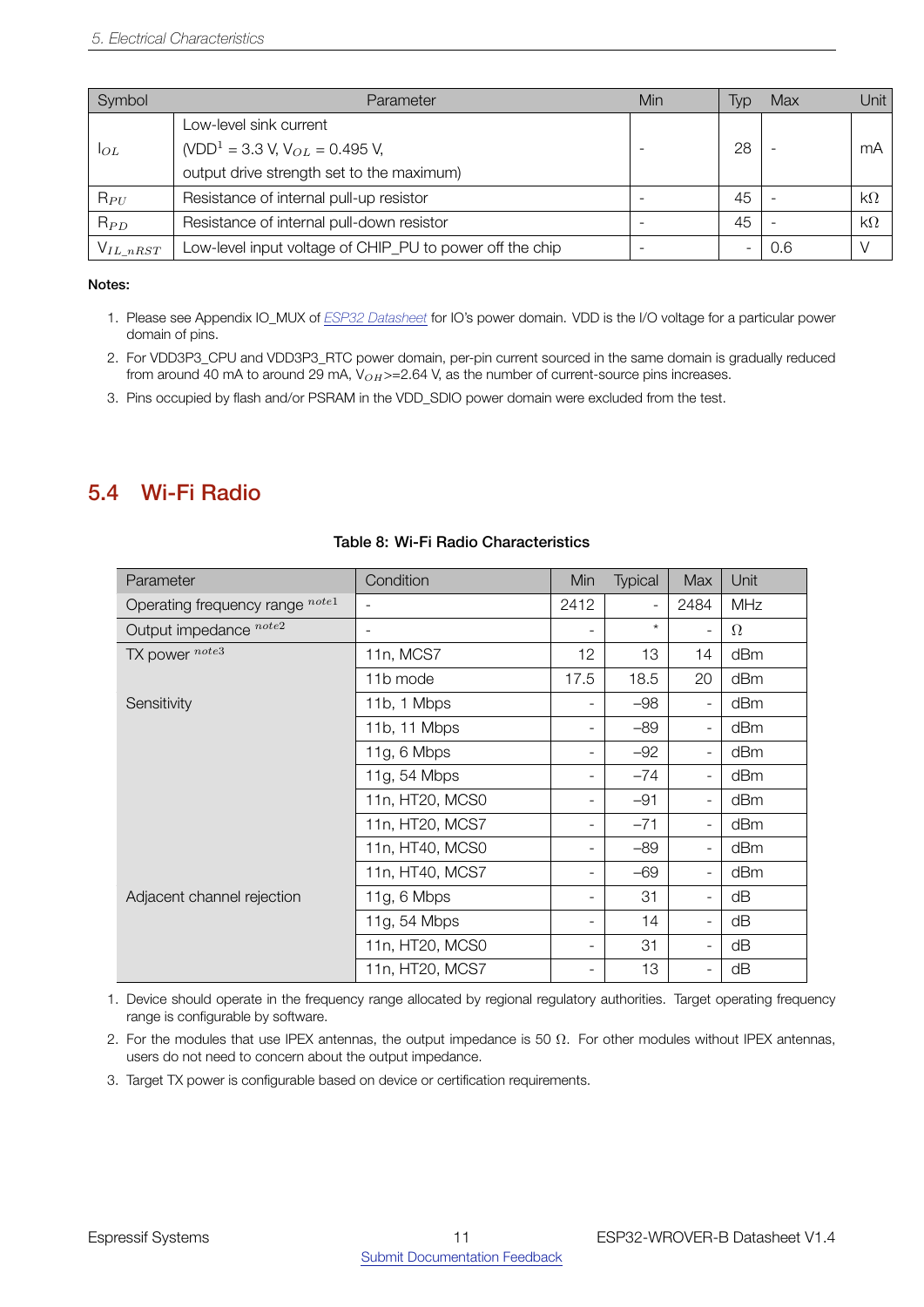### <span id="page-16-0"></span>5.5 BLE Radio

#### <span id="page-16-1"></span>5.5.1 Receiver

#### Table 9: Receiver Characteristics – BLE

<span id="page-16-3"></span>

| Parameter                          | Conditions                 | Min                      | Typ                      | <b>Max</b>               | Unit |
|------------------------------------|----------------------------|--------------------------|--------------------------|--------------------------|------|
| Sensitivity @30.8% PER             | -                          | $\overline{\phantom{a}}$ | $-97$                    | $\overline{\phantom{a}}$ | dBm  |
| Maximum received signal @30.8% PER | $\qquad \qquad -$          | $\Omega$                 |                          | $\overline{\phantom{a}}$ | dBm  |
| Co-channel C/I                     | $\overline{\phantom{0}}$   | $\overline{\phantom{a}}$ | $+10$                    | $\blacksquare$           | dB   |
| Adjacent channel selectivity C/I   | $F = F0 + 1$ MHz           | $\overline{\phantom{a}}$ | $-5$                     |                          | dB   |
|                                    | $F = F0 - 1$ MHz           |                          | $-5$                     |                          | dB   |
|                                    | $F = FO + 2 MHz$           |                          | $-25$                    | $\blacksquare$           | dB   |
|                                    | $F = FO - 2 MHz$           |                          | $-35$                    |                          | dΒ   |
|                                    | $F = F0 + 3 MHz$           | $\overline{\phantom{0}}$ | $-25$                    | $\sim$                   | dB   |
|                                    | $F = FO - 3 MHz$           |                          | $-45$                    | $\overline{\phantom{a}}$ | dB   |
| Out-of-band blocking performance   | 30 MHz $\sim$ 2000 MHz     | $-10$                    |                          | $\overline{\phantom{a}}$ | dBm  |
|                                    | $2000$ MHz $\sim$ 2400 MHz | $-27$                    |                          | $\blacksquare$           | dBm  |
|                                    | $2500$ MHz $\sim$ 3000 MHz | $-27$                    |                          |                          | dBm  |
|                                    | 3000 MHz $\sim$ 12.5 GHz   | $-10$                    | $\overline{\phantom{a}}$ | $\blacksquare$           | dBm  |
| Intermodulation                    |                            | $-36$                    |                          |                          | dBm  |

#### <span id="page-16-4"></span><span id="page-16-2"></span>5.5.2 Transmitter

#### Table 10: Transmitter Characteristics – BLE

| Parameter                                       | Conditions                   | Min                      | Typ                      | Max                      | Unit           |
|-------------------------------------------------|------------------------------|--------------------------|--------------------------|--------------------------|----------------|
| RF transmit power                               | $\overline{\phantom{a}}$     | $\overline{\phantom{a}}$ | 0                        | $\overline{\phantom{a}}$ | dBm            |
| Gain control step                               | $\overline{\phantom{a}}$     |                          | 3                        | $\overline{\phantom{a}}$ | dBm            |
| RF power control range                          | $\overline{\phantom{a}}$     | $-12$                    | $\overline{\phantom{a}}$ | $+9$                     | dBm            |
| Adjacent channel transmit power                 | $F = F0 \pm 2$ MHz           |                          | $-52$                    | $\blacksquare$           | dBm            |
|                                                 | $F = F0 \pm 3$ MHz           |                          | $-58$                    | $\qquad \qquad -$        | dBm            |
|                                                 | $F = F0 \pm 3$ MHz           |                          | $-60$                    | $\overline{\phantom{a}}$ | dBm            |
| $\Delta f1_{avg}$                               | ٠                            |                          | $\overline{\phantom{a}}$ | 265                      | kHz            |
| $\Delta f2_{\text{max}}$                        | $\qquad \qquad$              | 247                      |                          | $\overline{\phantom{a}}$ | kHz            |
| $\Delta f2_{\text{avg}}/\Delta f1_{\text{avg}}$ | $\overline{\phantom{a}}$     | $\overline{\phantom{a}}$ | $-0.92$                  | $\qquad \qquad$          |                |
| <b>ICFT</b>                                     | $\overline{\phantom{a}}$     | $\overline{\phantom{a}}$ | $-10$                    | $\overline{\phantom{a}}$ | kHz            |
| Drift rate                                      | $\qquad \qquad \blacksquare$ | $\overline{\phantom{a}}$ | 0.7                      | $\qquad \qquad -$        | kHz/50 $\mu$ s |
| Drift                                           | $\overline{\phantom{a}}$     |                          | $\overline{2}$           | $\overline{\phantom{a}}$ | kHz            |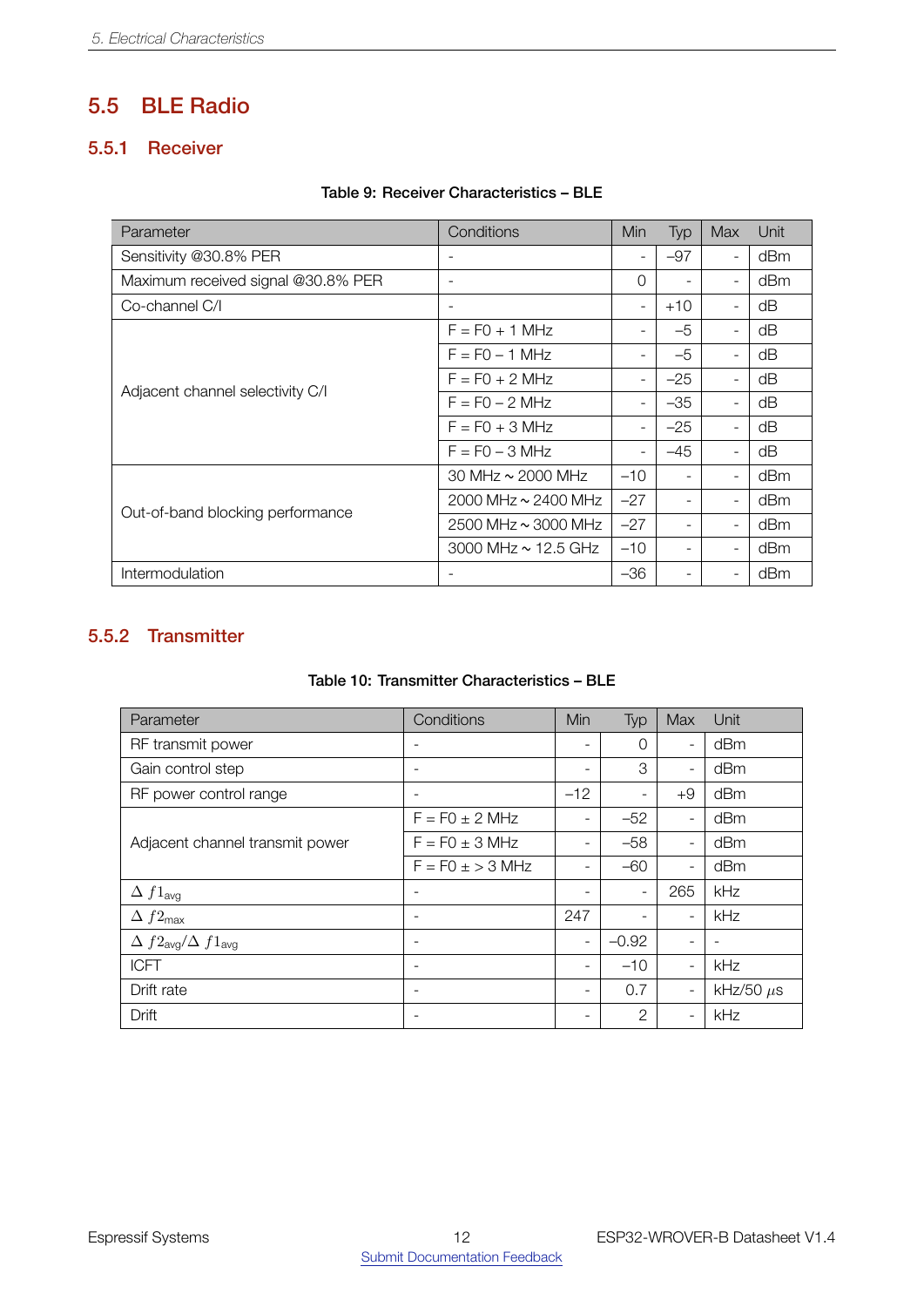### <span id="page-17-0"></span>5.6 Reflow Profile

<span id="page-17-1"></span>

Figure 2: Reflow Profile

#### Note:

Solder the module in a single reflow. If the PCBA requires multiple reflows, place the module on the PCB during the final reflow.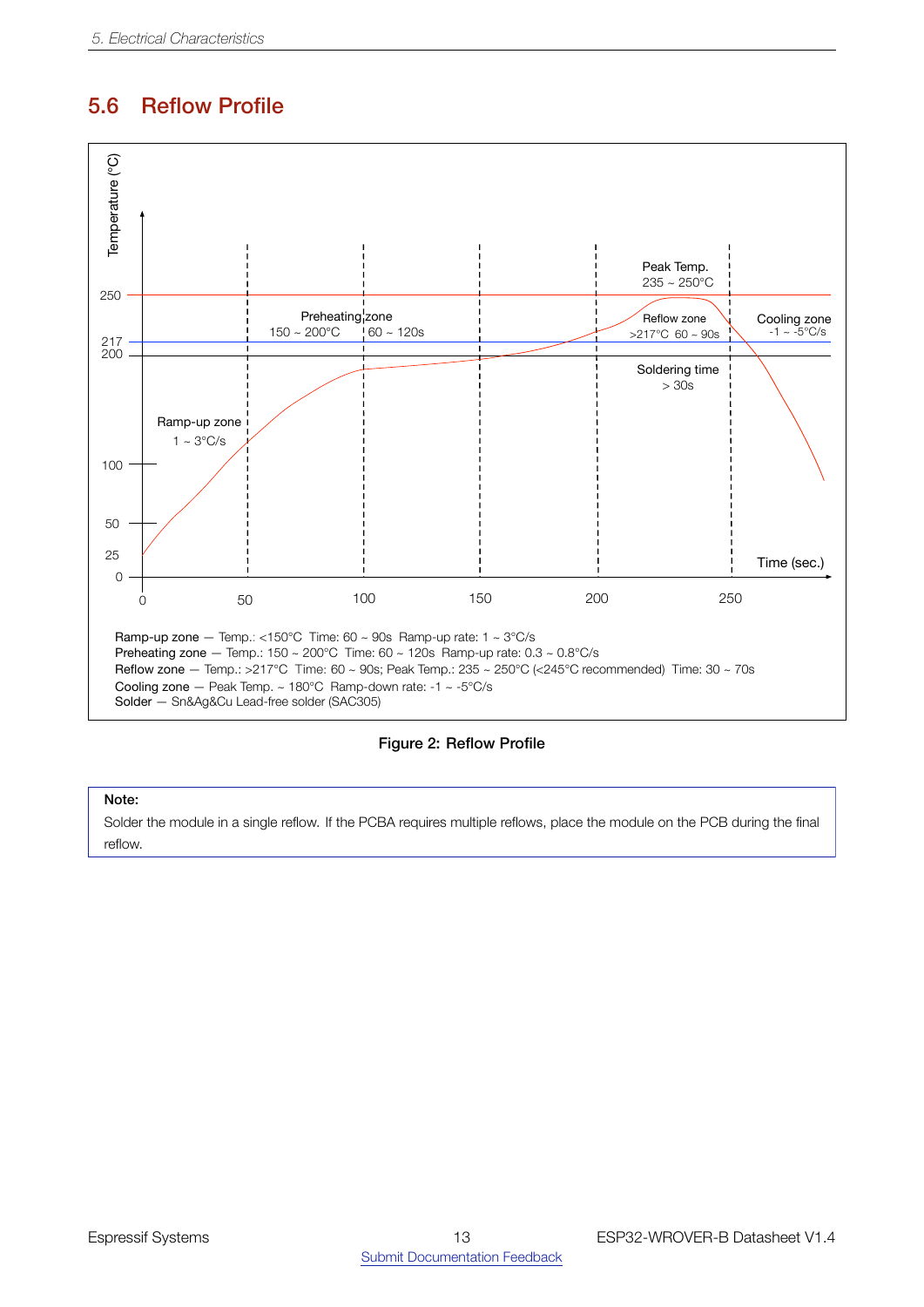

<span id="page-18-0"></span>Figure 3: Schematics of ESP32-WROVER-B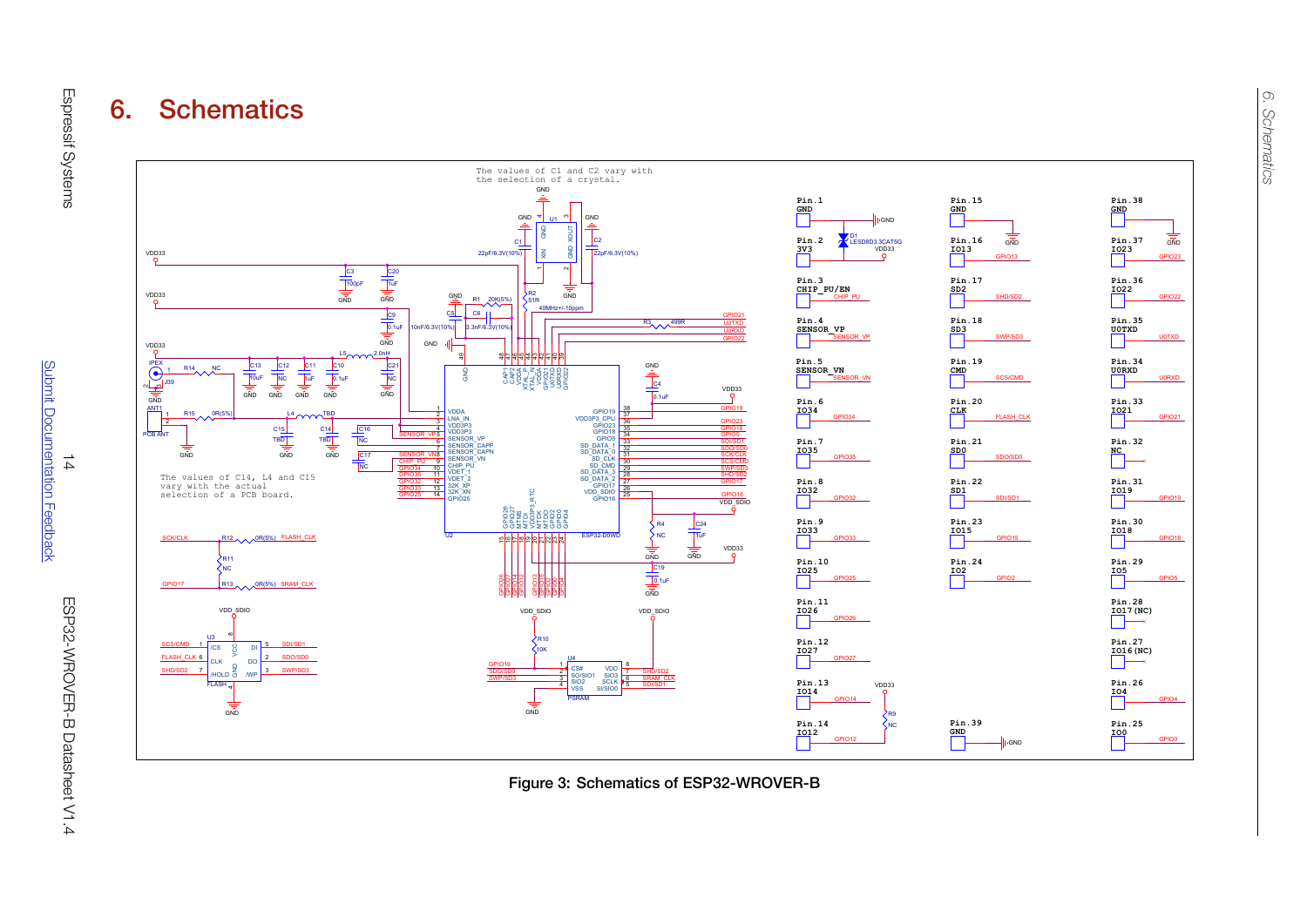

### <span id="page-19-1"></span><span id="page-19-0"></span>7. Peripheral Schematics

Figure 4: Peripheral Schematics of ESP32-WROVER-B

#### Note:

- B B • Soldering Pad 39 to the Ground of the base board is not necessary for a satisfactory thermal performance. If users do want to solder it, they need to ensure that the correct quantity of soldering paste is applied.
	- To ensure the power supply to the ESP32 chip during power-up, it is advised to add an RC delay circuit at the EN pin. The recommended setting for the RC delay circuit is usually R = 10 kΩ and C = 0.1 *µ*F. However, specific parameters should be adjusted based on the power-up timing of the module and the power-up and reset sequence timing of the chip. For ESP32's power-up and reset sequence timing diagram, please refer to Section *Power Scheme* in *[ESP32 Datasheet](http://espressif.com/sites/default/files/documentation/esp32_datasheet_en.pdf)*.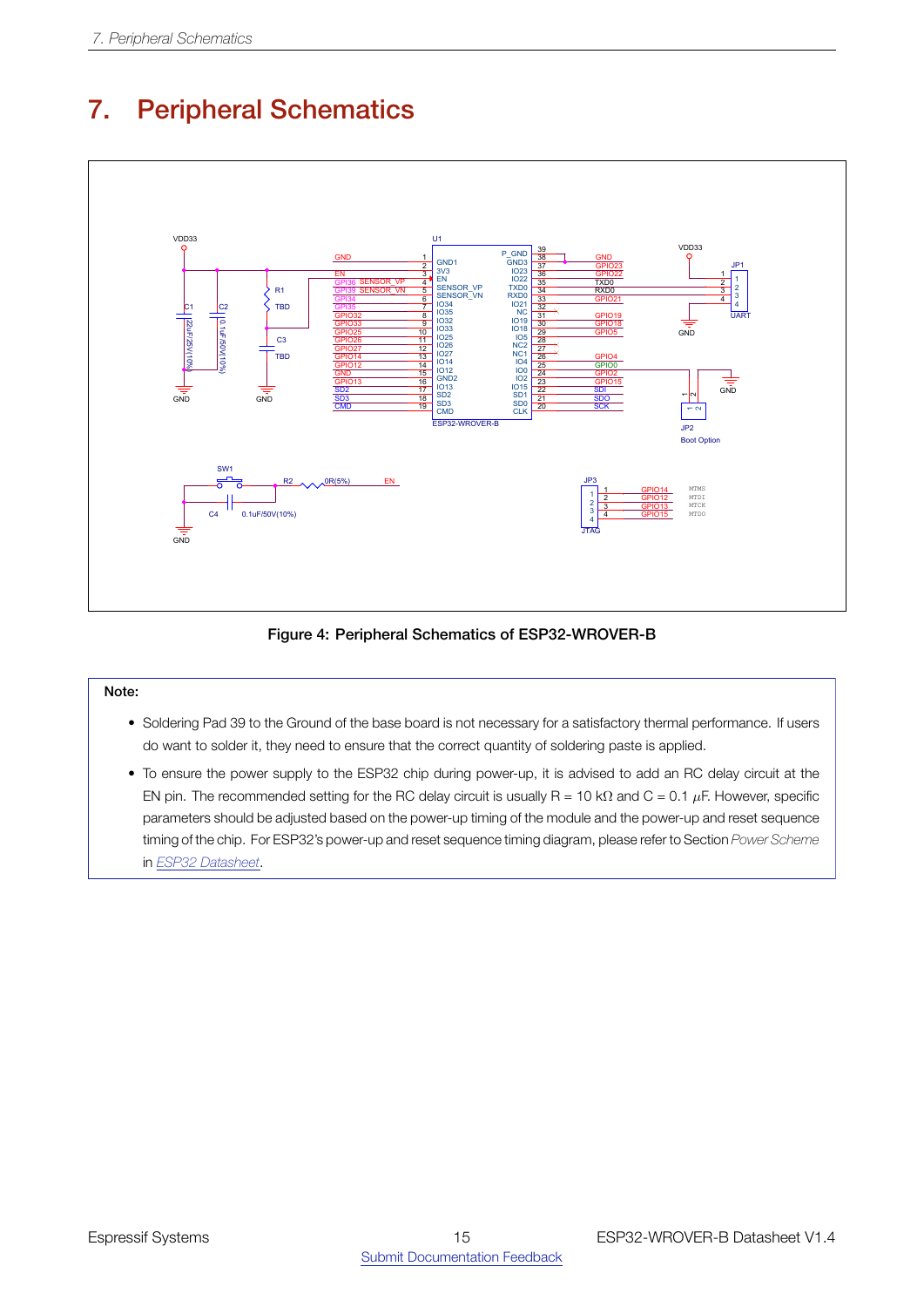<span id="page-20-0"></span>

Figure 5: Discharge Circuit for VDD33 Rail

#### Note:

<span id="page-20-1"></span>The discharge circuit can be applied in scenarios where ESP32 is powered on and off repeatedly by switching the power rails, and there is a large capacitor on the VDD33 rail. For details, please refer to Section *Power Scheme* in *[ESP32 Datasheet](http://espressif.com/sites/default/files/documentation/esp32_datasheet_en.pdf)*.



#### Figure 6: Reset Circuit

#### Note:

When battery is used as the power supply for ESP32 series of chips and modules, a supply voltage supervisor is recommended to avoid boot failure due to low voltage. Users are recommended to pull CHIP\_PU low if the power supply for ESP32 is below 2.3 V.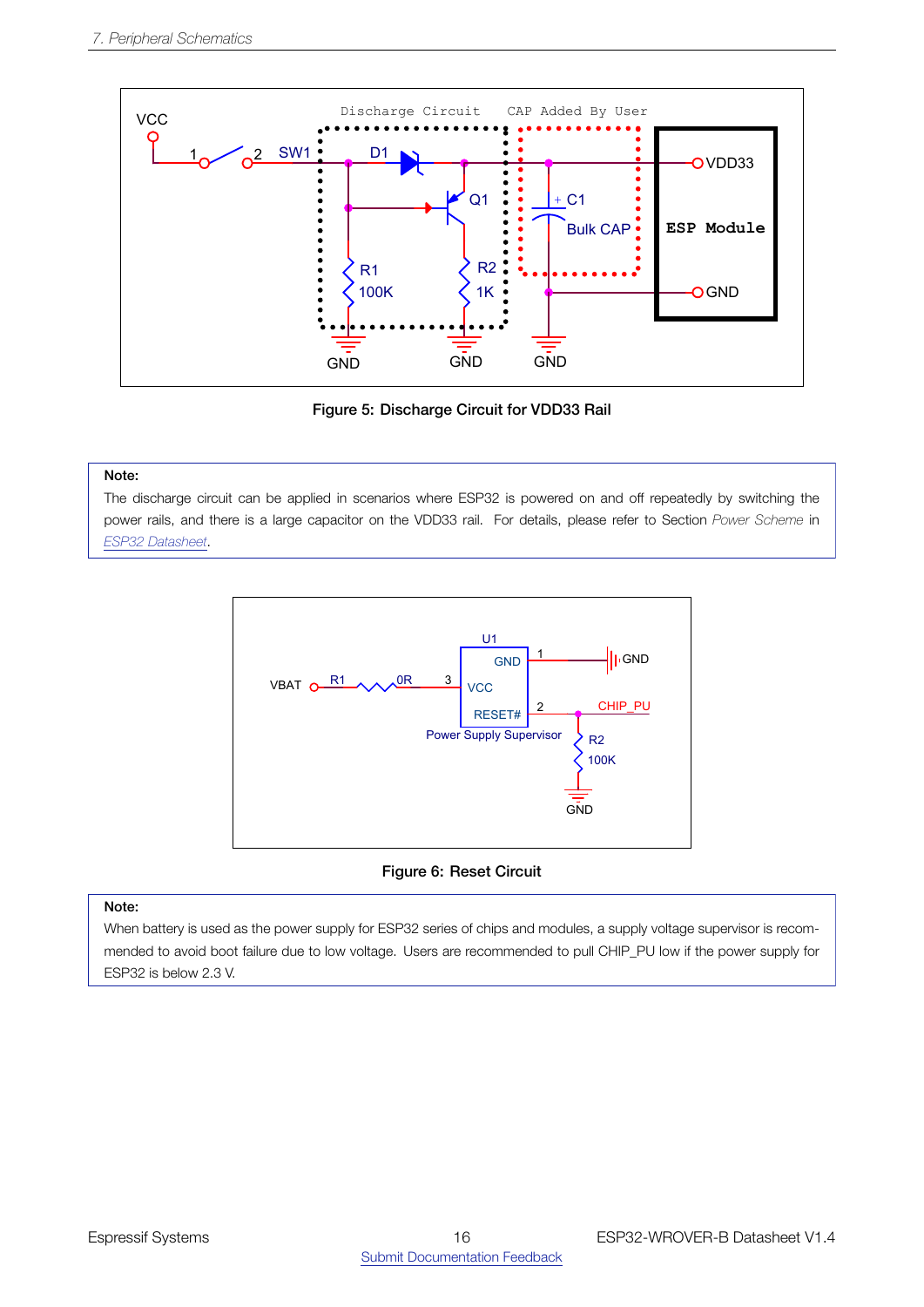

<span id="page-21-0"></span>Figure 7: Physical Dimensions of ESP32-WROVER-B (PCB/IPEX)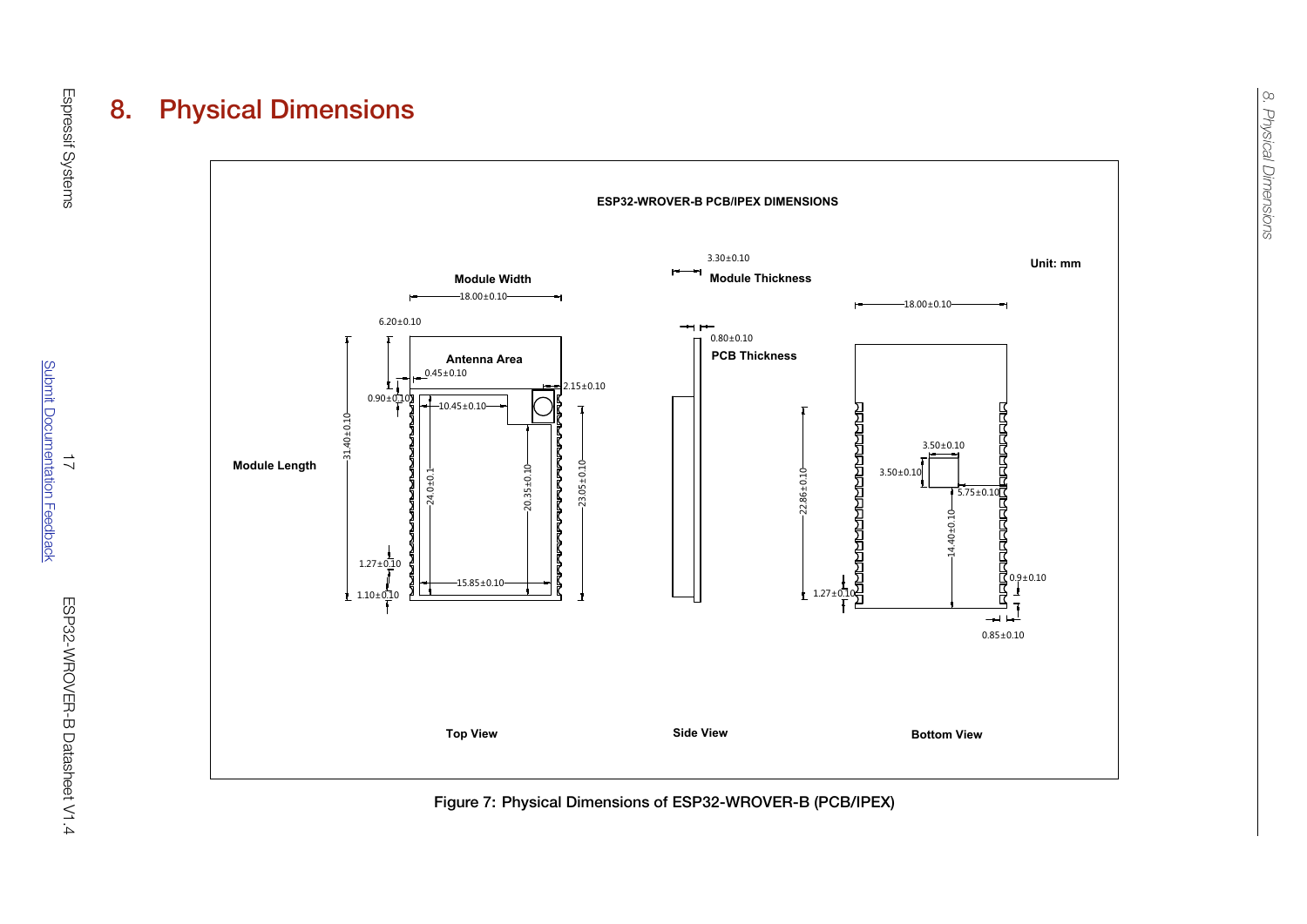### <span id="page-22-1"></span><span id="page-22-0"></span>9. Recommended PCB Land Pattern



Figure 8: Recommended PCB Land Pattern of ESP32-WROVER-B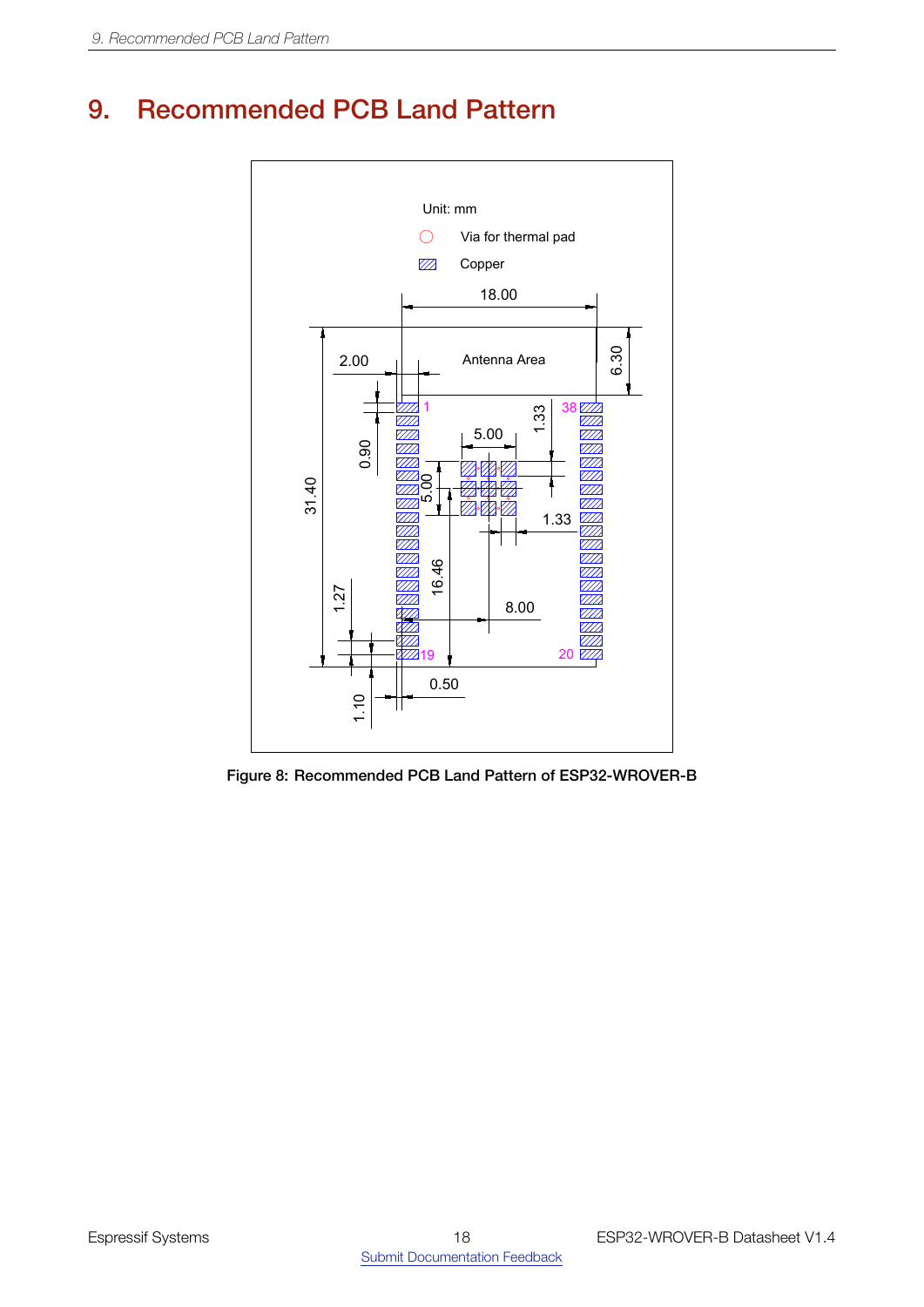### <span id="page-23-1"></span><span id="page-23-0"></span>10. U.FL Connector Dimensions



Figure 9: U.FL Connector Dimensions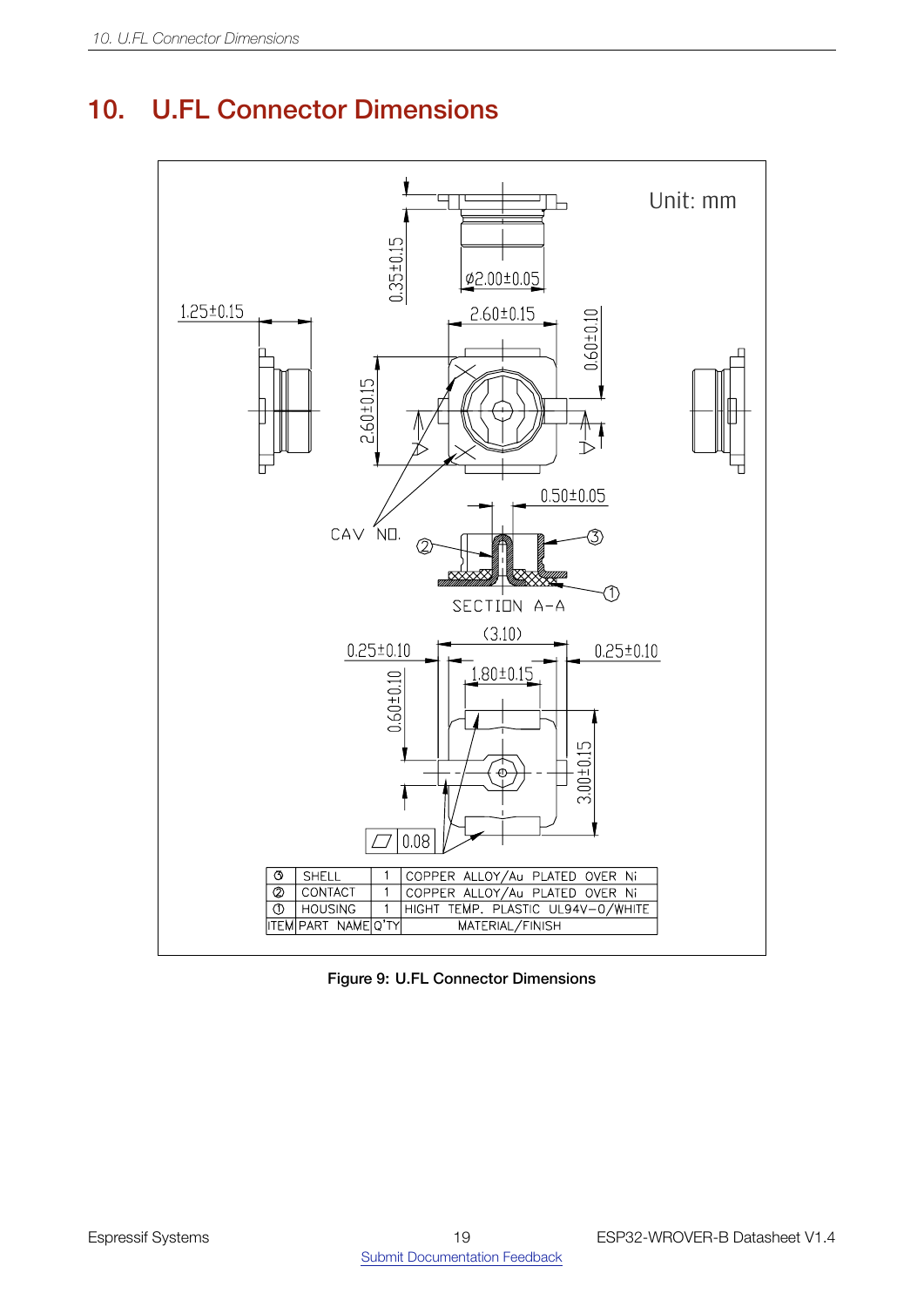## <span id="page-24-0"></span>11. Learning Resources

### <span id="page-24-1"></span>11.1 Must-Read Documents

The following link provides documents related to ESP32.

• *[ESP32 Datasheet](http://espressif.com/sites/default/files/documentation/esp32_datasheet_en.pdf)*

This document provides an introduction to the specifications of the ESP32 hardware, including overview, pin definitions, functional description, peripheral interface, electrical characteristics, etc.

- *[ESP32 ECO V3 User Guide](https://www.espressif.com/sites/default/files/documentation/ESP32_ECO_V3_User_Guide__EN.pdf)* This document describes differences between V3 and previous ESP32 silicon wafer revisions.
- *[ECO and Workarounds for Bugs in ESP32](https://www.espressif.com/sites/default/files/documentation/eco_and_workarounds_for_bugs_in_esp32_en.pdf)* This document details hardware errata and workarounds in the ESP32.
- *[ESP-IDF Programming Guide](https://docs.espressif.com/projects/esp-idf/en/latest/)* It hosts extensive documentation for ESP-IDF ranging from hardware guides to API reference.
- *[ESP32 Technical Reference Manual](http://espressif.com/sites/default/files/documentation/esp32_technical_reference_manual_en.pdf)* The manual provides detailed information on how to use the ESP32 memory and peripherals.
- ESP32 Hardware [Resources](http://espressif.com/en/support/download/documents?keys=reference+design)

The zip files include the schematics, PCB layout, Gerber and BOM list of ESP32 modules and development boards.

• *[ESP32 Hardware Design Guidelines](http://espressif.com/sites/default/files/documentation/esp32_hardware_design_guidelines_en.pdf)*

The guidelines outline recommended design practices when developing standalone or add-on systems based on the ESP32 series of products, including the ESP32 chip, the ESP32 modules and development boards.

• *[ESP32 AT Instruction Set and Examples](http://www.espressif.com/sites/default/files/documentation/esp32_at_instruction_set_and_examples_en.pdf)*

This document introduces the ESP32 AT commands, explains how to use them, and provides examples of several common AT commands.

• *[Espressif Products Ordering Information](http://www.espressif.com/sites/default/files/documentation/espressif_products_ordering_information_en.pdf)*

### <span id="page-24-2"></span>11.2 Must-Have Resources

Here are the ESP32-related must-have resources.

• [ESP32](https://www.esp32.com) BBS

This is an Engineer-to-Engineer (E2E) Community for ESP32 where you can post questions, share knowledge, explore ideas, and help solve problems with fellow engineers.

• ESP32 [GitHub](https://github.com/espressif)

ESP32 development projects are freely distributed under Espressif's MIT license on GitHub. It is established to help developers get started with ESP32 and foster innovation and the growth of general knowledge about the hardware and software surrounding ESP32 devices.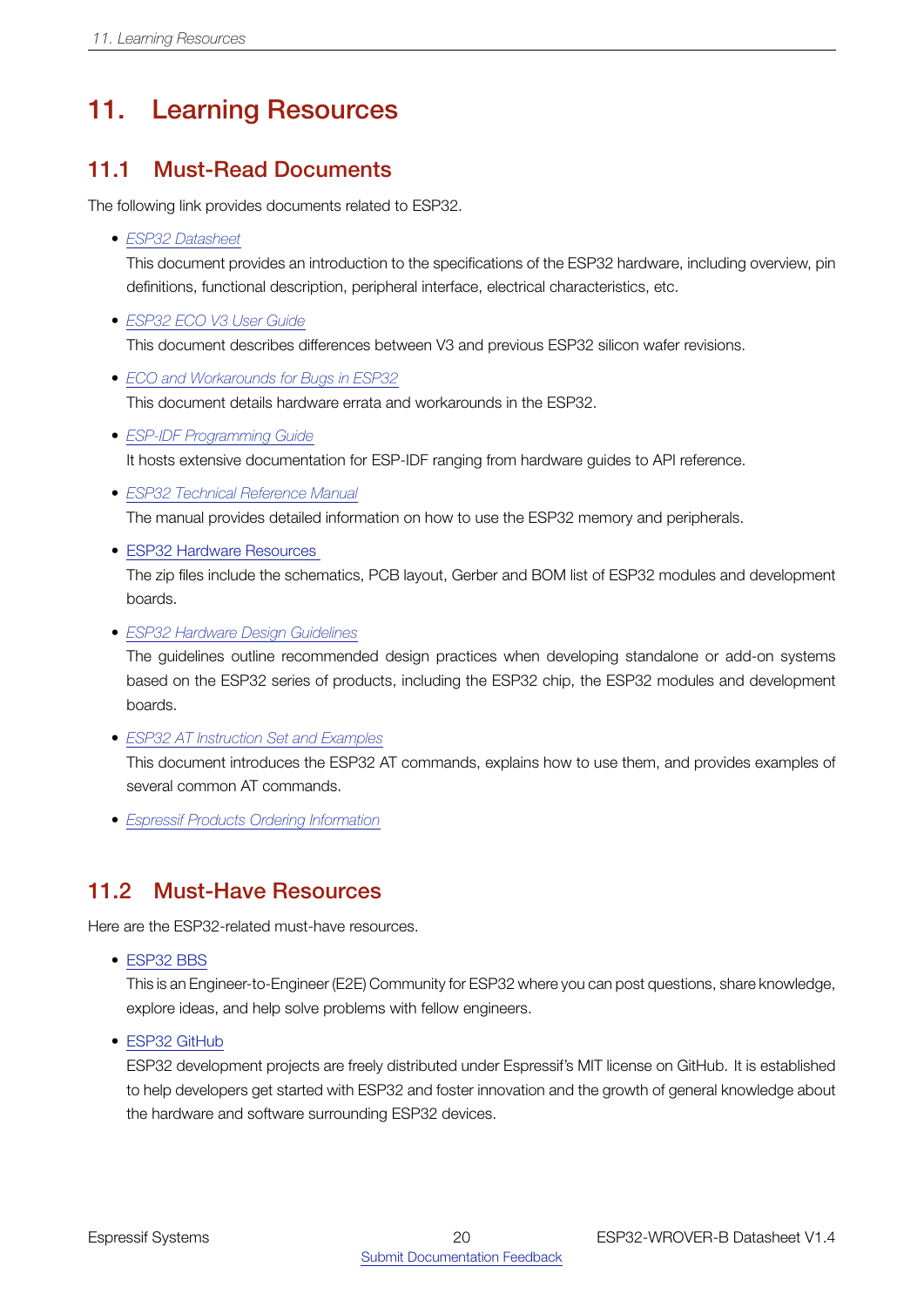#### • [ESP32](http://www.espressif.com/en/support/download/other-tools?keys=&field_type_tid%5B%5D=13) Tools

This is a webpage where users can download ESP32 Flash Download Tools and the zip file "ESP32 Certification and Test".

#### • [ESP-IDF](http://www.espressif.com/en/support/download/sdks-demos?keys=&field_type_tid%5B%5D=13)

This webpage links users to the official IoT development framework for ESP32.

• ESP32 [Resources](http://www.espressif.com/en/products/hardware/esp32/resources)

This webpage provides the links to all available ESP32 documents, SDK and tools.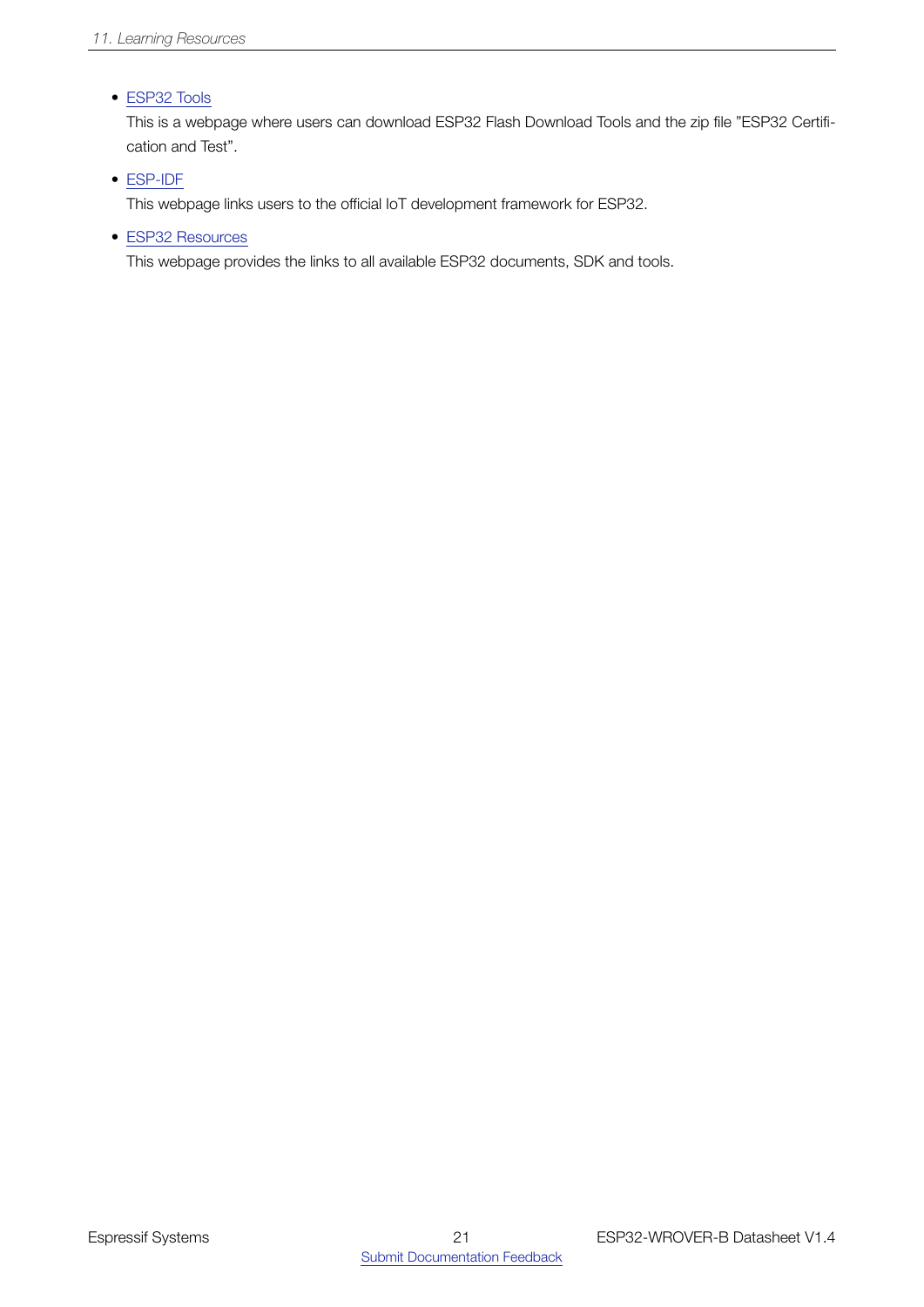## Revision History

<span id="page-26-0"></span>

| Date       | Version          | Release notes                                                                                                     |
|------------|------------------|-------------------------------------------------------------------------------------------------------------------|
|            | V1.4             | • Changed the module's operating temperature range from $-40^{\circ}$ C $\sim$ 65 $^{\circ}$ C to $-40^{\circ}$ C |
| 2020-03-13 |                  | $\sim 85^{\circ}$ C                                                                                               |
|            |                  | • Added documentation feedback link                                                                               |
| 2019.09    | V1.3             | • Changed the supply voltage range from 2.7 V $\sim$ 3.6 V to 3.0 V $\sim$ 3.6 V;                                 |
|            |                  | • Added Moisture sensitivity level (MSL) 3 in Table 2 ESP32-WROVER-B Specifica-                                   |
|            |                  | tions;                                                                                                            |
|            |                  | • Added notes about "Operating frequency range" and "TX power" under Table 8                                      |
|            |                  | Wi-Fi Radio Characteristics;                                                                                      |
|            |                  | • Updated Section 7 Peripheral Schematics and added a note about RC delay circuit                                 |
|            |                  | under it;                                                                                                         |
|            |                  | • Updated Figure 9 Recommended PCB Land Pattern.                                                                  |
| 2019.01    | V1.2             | Changed the RF power control range in Table 10 from $-12 \sim +12$ to $-12 \sim +9$ dBm.                          |
|            |                  | Added notes on module custom options to Table 1;                                                                  |
| 2018.10    | V1.1             | Added "Cumulative IO output current" entry to Table 5: Absolute Maximum Ratings;                                  |
|            |                  | Added more parameters to Table 7: DC Characteristics.                                                             |
| 2018.07    |                  | Official release:                                                                                                 |
|            | V1.0             | • Added certifications and reliability test items the module has passed in Table 2:                               |
|            |                  | ESP32-WROVER-B Specifications;                                                                                    |
|            |                  | • Updated the dimensions of the module;                                                                           |
|            |                  | • Changed the module's recommended operating temperature from $-40^{\circ}$ C $\sim$ 85 $^{\circ}$ C              |
|            |                  | to $-40^{\circ}$ C ~ 65 $^{\circ}$ C;                                                                             |
|            |                  | • Updated table 8: Wi-Fi Radio.                                                                                   |
| 2018.06    | V <sub>0.1</sub> | Preliminary release.                                                                                              |